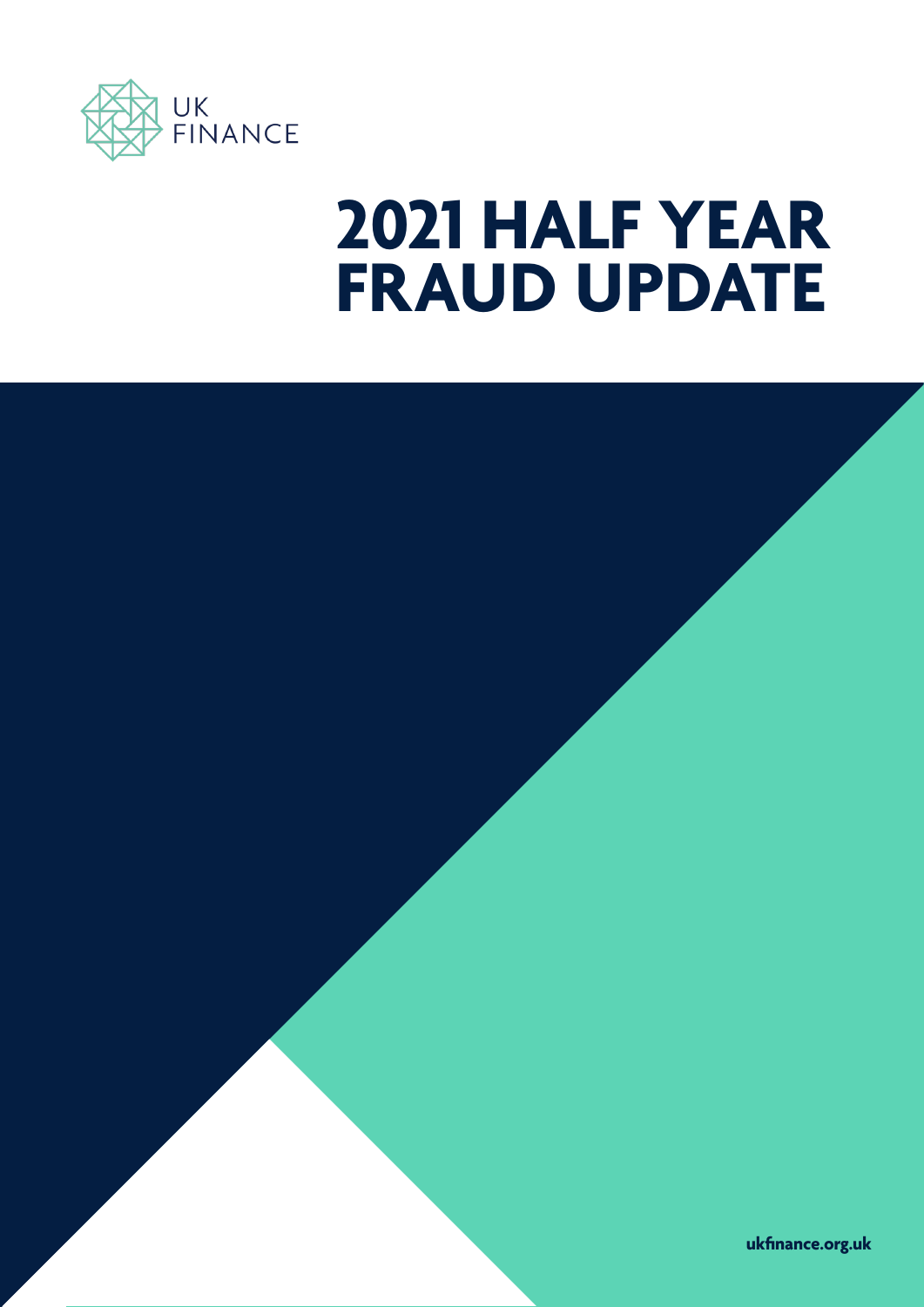## **INTRODUCTION**

The pandemic has seen an evolution in fraud as criminals continuously look for new ways to target potential victims. Latest figures released by UK Finance show the scale of the problem is only growing, despite the efforts of the banking and finance industry.

In the first half of this year, criminals stole a total of £753.9 million through fraud, an increase of over a quarter (30 per cent) compared to H1 2020. The advanced security systems used by banks prevented a further £736 million from being taken.

Over the previous editions, our reports showed the largest fraud losses were due to unauthorised fraud committed using payment cards. However, in the first half of 2021, criminals focused their activity on authorised push payment (APP) fraud, where the customer is tricked into authorising a payment to an account controlled by a criminal.

Using tactics such as scam phone calls, text messages and emails, as well as fake websites and social media posts, criminals seek to trick people into handing over personal details and passwords. This information is then used to target victims and convince them to authorise payments.

APP fraud losses increased 71 per cent during the first half of 2021 - surpassing the amount of money stolen through card fraud for the first time.

There were significant increases in impersonation scams, as criminals posed as banks, government bodies and even health officials to trick people out of their money.

There has also been an increase in purchase scams, where people make a payment for goods they believe to be genuine but which never materialise. Increasingly we are seeing life-changing sums being lost to such scams.

Investment scams are another area of significant concern, where people are persuaded to transfer or 'invest' often substantial sums of money with tales of fictitious dividend payments or high returns, only to lose their investments.

What all these scams have in common is that criminals are using online platforms, including fraudulent advertising through search engines and social media, and fake websites. UK Finance analysis conducted earlier this year found that 70 per cent of authorised push payment scams originated on an online platform.

Worryingly, there has also been a significant increase in online adverts encouraging people to become money mules – where people allow their bank account to be used to 'cash out' fraudulent funds. These adverts are typically aimed at younger people who may not realise the severity of what they are doing or even know that it is a crime.

It is difficult to determine how much of the fraud losses are passing through money mule networks, but what is clear is that these money mule accounts enable criminals to get away with fraud, as it is far more difficult for banks to identify such transactions because the money is being passed through existing and legitimate accounts.

The level of fraud in the UK is such that it is now a national security threat. The banking sector cannot solve this on its own – there must be a coordinated approach adopted across every sector if this is to be tackled effectively.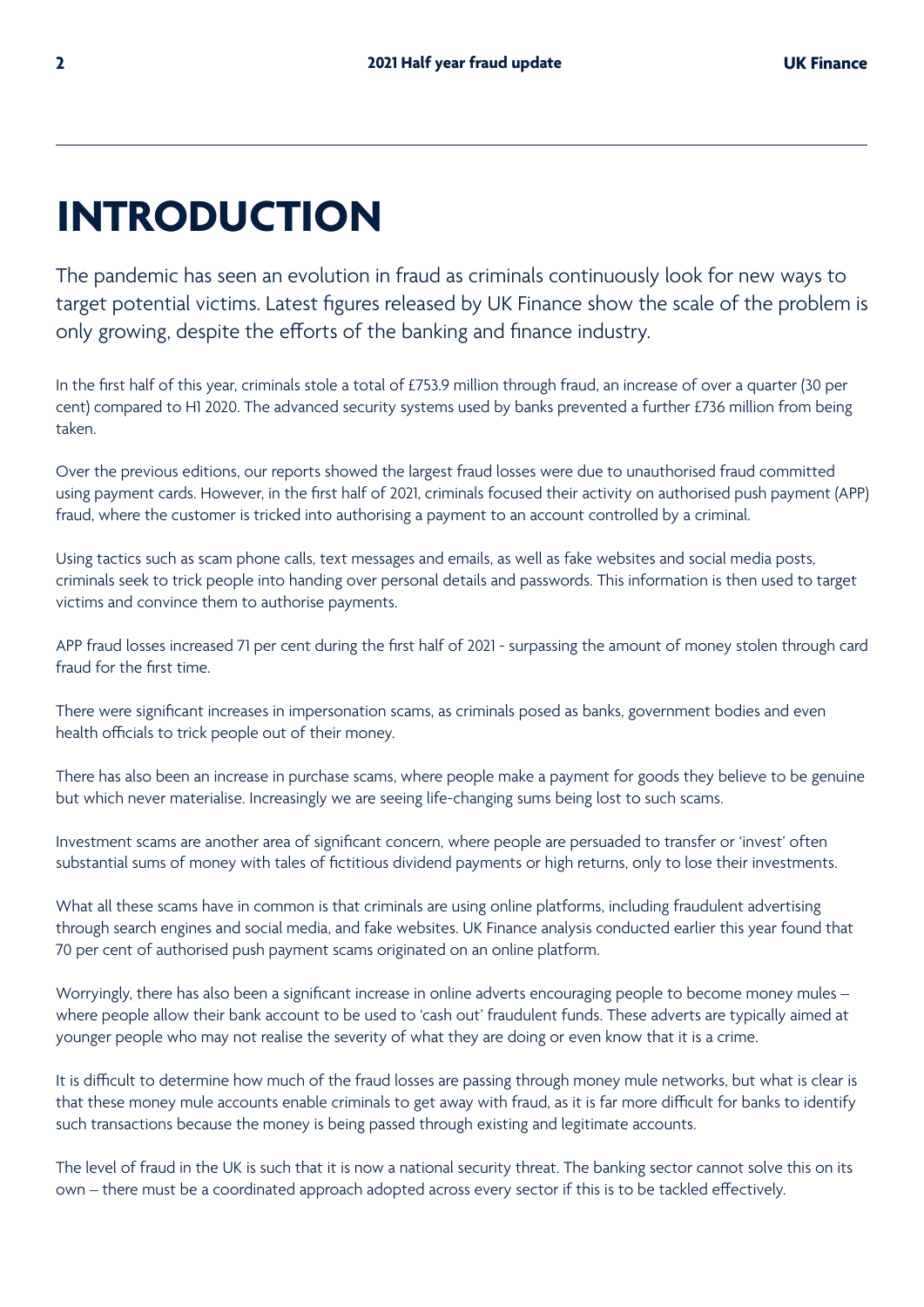Throughout the pandemic we have been working with other industries, including mobile phone and network operators and online platforms, to help step up the fight against fraud.

The government's Online Safety Bill presents an important opportunity to ensure greater protection against financial fraud. In May, user-generated content covering crimes such as investment scams and romance scams was added to the list of harms that companies will now have to police in order to protect consumers. However, online advertisements are not covered by the bill, which means that consumers still have little protection against frauds enabled by scam adverts. But while we wait for legislation, the problem of fraud is here, now, and growing, as our latest figures show. So we will continue to work with government, regulators and other sectors, who must all play their part in tackling this truly national problem.

**Katy Worobec** Managing Director, Economic Crime UK Finance

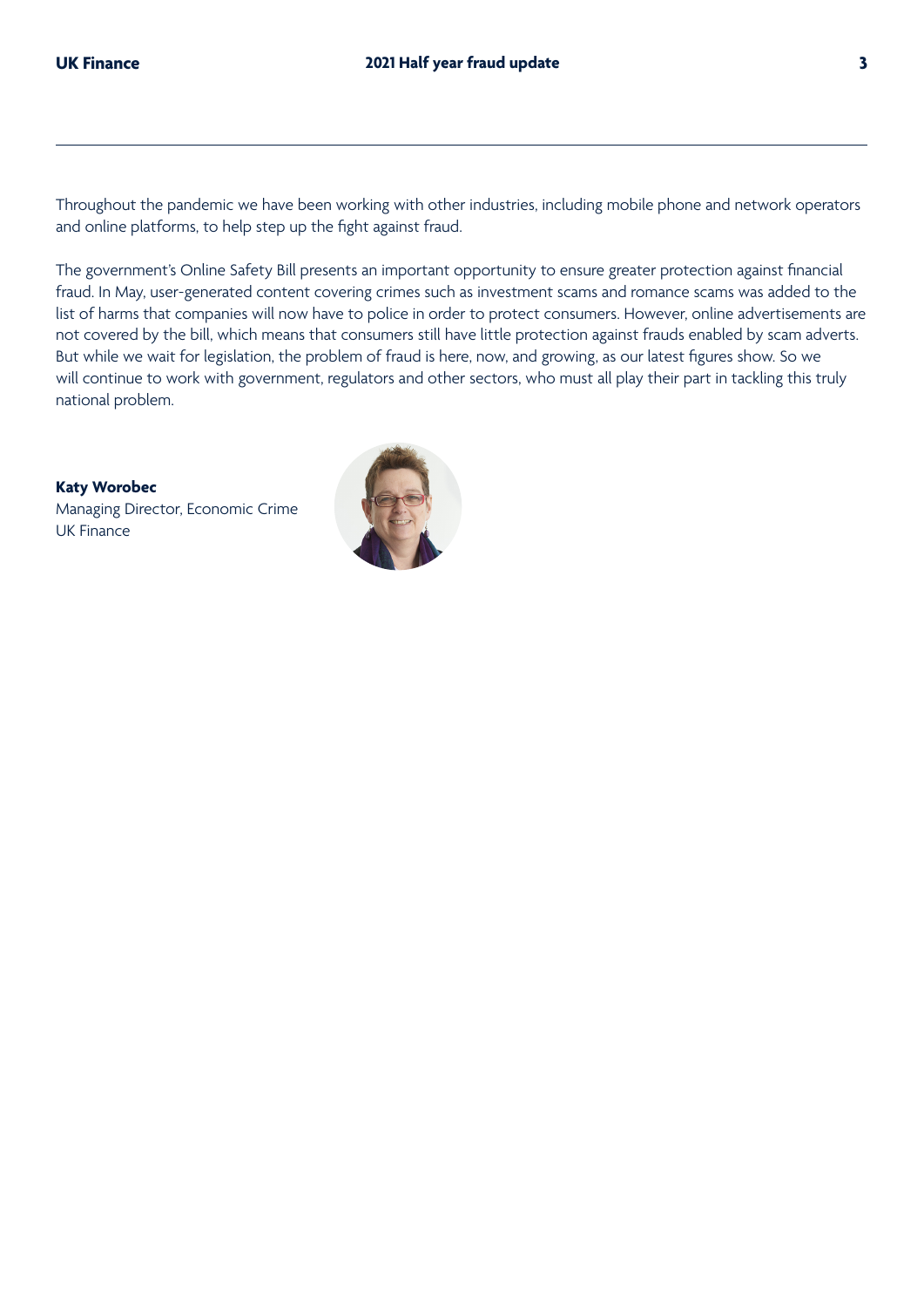## **MEASURES TO COMBAT FRAUD**

Below we set out some of the measures being undertaken to combat fraud. The banking and finance industry is committed to tackling fraud and scams by:

- Investing in advanced security systems to protect customers from fraud, including real time transaction analysis and behavioural biometrics on devices. The industry prevented £736.1 million of unauthorised fraud in the first six months of 2021, equivalent to £6.49 in every £10 of attempted unauthorised fraud being stopped without a loss occurring.
- Working with the government and law enforcement to establish clear strategic priorities, improve accountability and coordination through the Economic Crime Strategic Board, jointly chaired by the home secretary and the chancellor. This includes supporting the **[Economic Crime Plan](https://www.gov.uk/government/news/criminals-to-face-fresh-crackdown-in-fight-against-dirty-money)**, to harness the combined capabilities of the public and private sectors to make the UK a leader in the global fight against economic crime. We are also working with the government, law enforcement and regulators to develop a more advanced Fraud Action Plan. This will need to include a focus on prevention and tackling money laundering as well as the law enforcement response.
- Sharing intelligence on emerging threats with law enforcement, government departments and regulators through the **[National Economic Crime Centre](https://www.nationalcrimeagency.gov.uk/what-we-do/national-economic-crime-centre)**. This drives down serious organised economic crime, protecting the public and safeguarding the prosperity and reputation of the UK as a financial centre.
- Sharing intelligence across the banking and finance industry on emerging threats, data breaches and compromised card details via UK Finance's Intelligence and Information Unit (I&I Unit). In 2020, 2.1 million compromised card numbers were received through our law enforcement strategic partners, and disseminated via the I&I unit to enable card issuers to take the necessary precautions to protect customers.
- Investing in technology such as Mules Insights Tactical Solution (MITS), a technology that helps to track suspicious payments and identify money mule accounts, and Confirmation of Payee, an account name checking service that helps to prevent authorised push payment scams, used when a payment is being made.
- Implementing the APP scams voluntary code, which helps to improve protections, including adding scam warnings during the payment process.
- Delivering customer education campaigns to help prevent consumers being duped by criminals, including the Take Five to Stop Fraud and Don't Be Fooled campaigns. 33 major banks and building societies have signed up to the **[Take](https://takefive-stopfraud.org.uk/news/eight-in-ten-brits-would-be-embarrassed-to-admit-they-fell-for-a-scam/)  [Five Charter](https://takefive-stopfraud.org.uk/news/eight-in-ten-brits-would-be-embarrassed-to-admit-they-fell-for-a-scam/)**, bringing the industry together to give people simple and consistent fraud awareness advice.
- Training staff to spot and stop suspicious transactions. The Banking Protocol scheme allows bank staff to alert the police when they think a customer is being scammed, whether in branch, on the telephone, or online banking. The **[Banking Protocol](https://www.ukfinance.org.uk/press/press-releases/%C2%A332-million-fraud-stopped-finance-industry-and-police-first-half-2021)** has prevented £174 million in fraud and led to 934 arrests since launching in 2016.
- Sponsoring a specialist police unit, the Dedicated Card and Payment Crime Unit, which tackles the organised criminal groups responsible for financial fraud and scams. In the first half of 2021 the Unit prevented an estimated £85 million of fraud, arrested 67 fraudsters and secured 49 convictions.
- Working with the regulator Ofcom to crack down on number spoofing, including the development of a 'do not originate' list. Ofcom has said this work has led to significant successes in preventing criminals from spoofing the phone numbers of trusted organisations.
- Working with text message providers and law enforcement to **[block](https://www.ukfinance.org.uk/press/press-releases/banking-and-mobile-industries-unite-to-tackle-Covid-19-text-message-scams)** scam text messages including those exploiting the Covid-19 crisis. 1087 unauthorised sender IDs are currently being blocked to prevent them being used to send scam text messages mimicking trusted organisations, including over 70 related to Covid-19.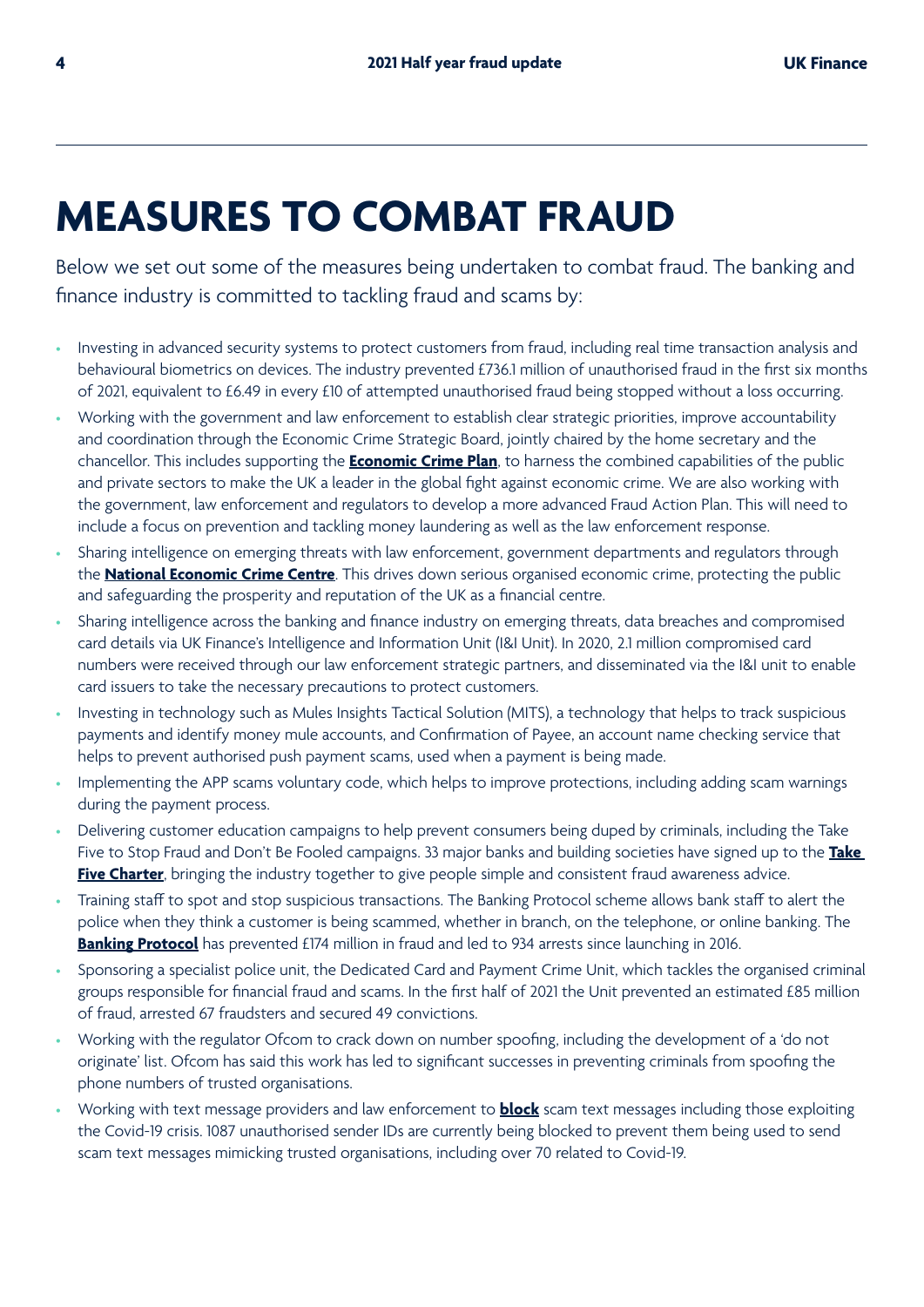Criminals are experts at impersonating people, organisations and the police. They spend hours researching you for their scams, hoping you'll let your guard down for just a moment. Stop and think. It could protect you and your money.

**Stop:** Taking a moment to stop and think before parting with your money or information could keep you safe.

**Challenge:** Could it be fake? It's ok to reject, refuse or ignore any requests. Only criminals will try to rush or panic you.

**Protect:** Contact your bank immediately if you think you've fallen for a scam and report it to Action Fraud.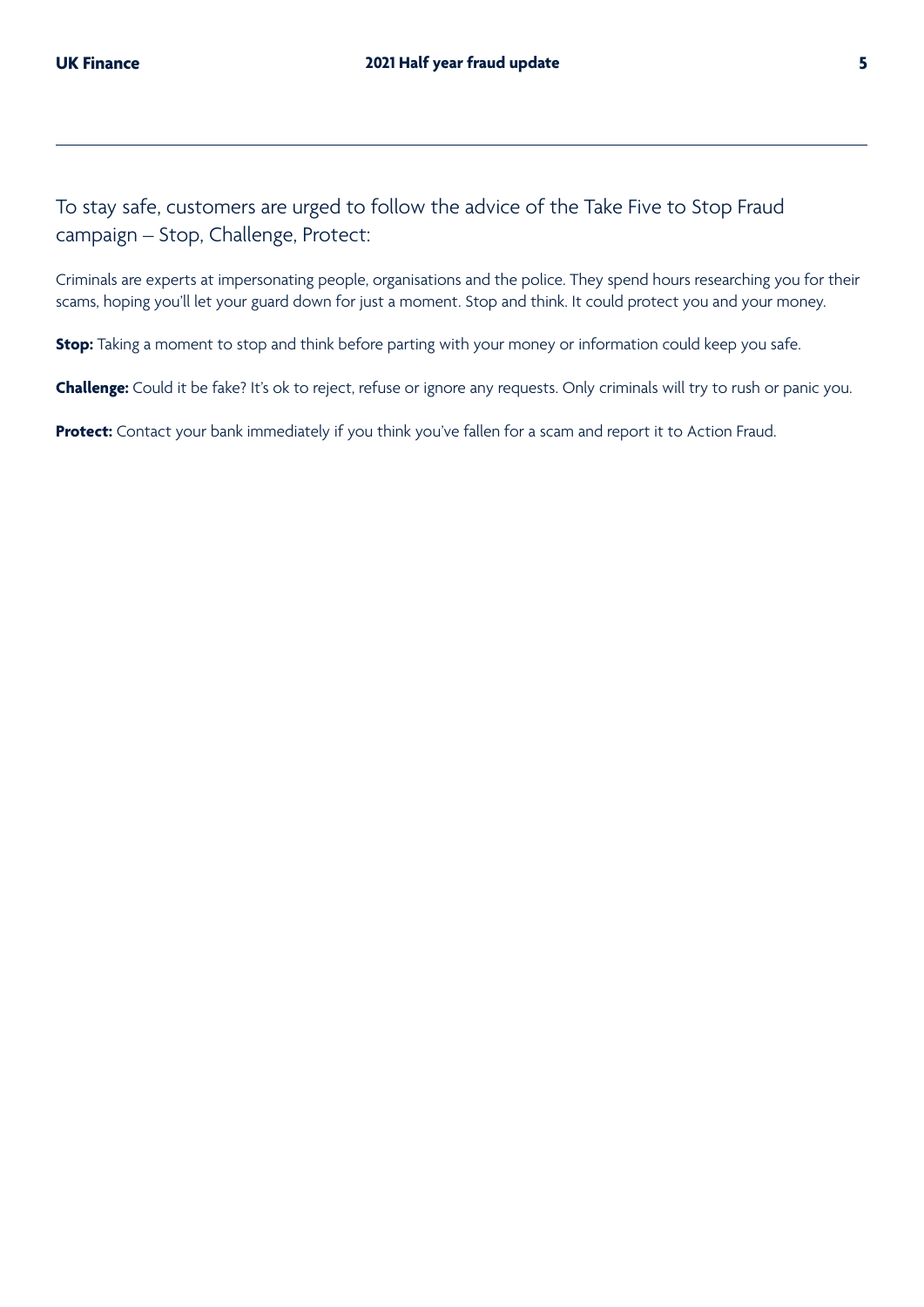#### **SUMMARY**

In this report UK Finance publishes data on losses due to unauthorised fraudulent transactions made using payment cards, remote banking and cheques and authorised push payment (APP) scams.

In an unauthorised fraudulent transaction, the account holder themselves does not provide authorisation for the payment to proceed and the transaction is carried out by a third-party.

In an authorised push payment scam, the account holder themselves authorises the payment to be made to another account.

The H1 figures show that in the first half of 2021, losses due to unauthorised financial fraud using payment cards, remote banking and cheques rose seven per cent compared to H1 2021, to £398.6 million.

Meanwhile in the first half of 2021, a total of £355.3 million was lost to authorised push payment scams – an increase of 71 per cent compared to losses seen in the same period in 2020.

## Drivers of the fraud losses

While the pandemic has seen falls in some types of fraud, others have soared as criminals continue to adapt the methods used to try and trick consumers into handing over account details or personal information that can be used to defraud them of their funds, or finding new ways to access data that can be used to steal from consumers. While it is not possible to be specific about the values that can be attributed to individual methods of attack, intelligence reported by our members highlights the main drivers.

Social engineering, in which criminals groom and manipulate people into divulging personal or financial details or transferring money, continued to be the key driver of both unauthorised and authorised fraud losses in the first half of 2021. Criminals used scam phone calls, text messages and emails, as well as fake websites and social media posts, to trick people into handing over personal details and passwords. This information is then used to target victims and convince them to make payments to the criminal.

There was a significant rise is investment scams, which are heavily enabled by fraudulent advertising, search engines and social media. These are having an increasing impact on the number of cases seen and the associated losses, with members reporting many cases of criminals impersonating private banks and investment firms. Victims may be cold called by fraudsters, while others have left their details on clone sites during online searches for investment opportunities. Scammers are also increasingly using social media sites to entice victims by advertising fake investments, such as crypto currency schemes or gold or property. In some cases, social media 'influencers' may be used to promote such schemes and create an air of legitimacy.

The increase in people working from home and the long periods of lockdown have also fuelled an increase in purchase scams, where the victim pays in advance for goods or services that are never received. These scams usually involve the use of an online platform such as an auction website or social media. While some are still Covid-19 related purchase scams, these are not as prevalent as they used to be, although there has been an increase in life changing sums of money being lost.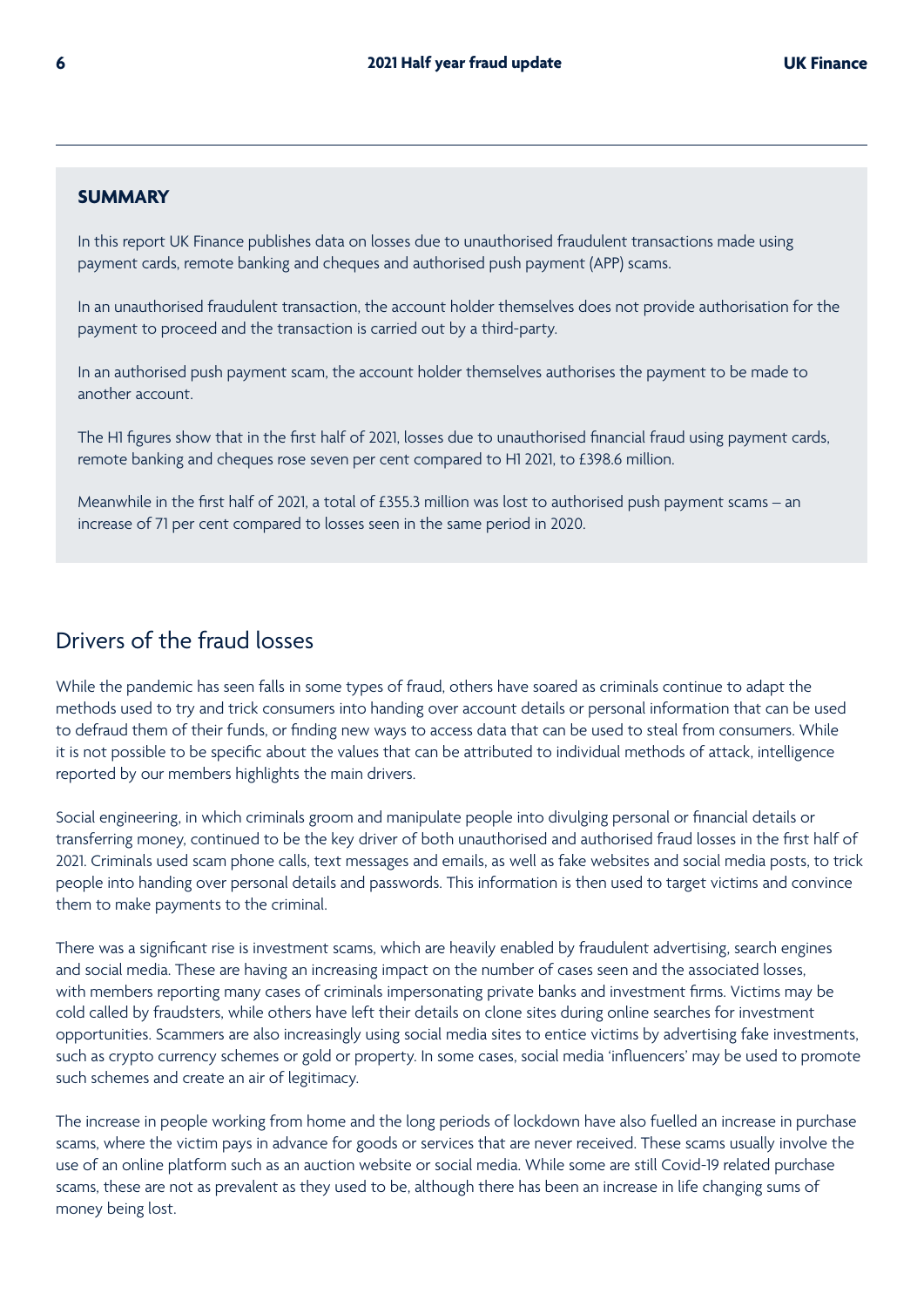Fraud losses are also being driven up by the theft of customers' personal and financial data, which often occurs as a result of data breaches in third parties and industries outside the financial sector. Criminals also steal data by intercepting mail or inserting malware on customers' devices. This data is then used by criminals to carry out direct fraud, for example, by applying for a credit card in the victim's name or buying goods or services online using the stolen data.

Criminals are also deploying "digital skimmers" to steal card data from customers when they shop online. In a typical digital skimming attack, criminals will add malicious code to the online retailer's website which steals sensitive information including card details at the check-out stage. This information is then sent to a domain controlled by the criminals and often resold to fraudsters, who use it to commit remote purchase fraud. These attacks continue to highlight the importance of implementing and maintaining robust security measures within the online retail eco-system.

## Our fraud data

UK Finance publishes both the value of fraud losses and the number of cases. The data is reported to us by our members which include financial providers, credit, debit and charge card issuers, and card payment acquirers. Each incident of fraud does not equal one person being defrauded, but instead refers to the number of cards or accounts defrauded. For example, if a fraud was carried out on two cards, but they both belonged to the same person, this would represent two instances of fraud, not one.

All fraud loss figures, unless otherwise indicated, are reported as gross. This means the figures represent the total value of fraud including any money subsequently recovered by a bank.

Since 2018 UK Finance has been reporting enhanced data on overall authorised push payment (APP) scams. Separate data relating to cases under the code was first reported in March 2020.

Some caveats are required for the tables in the document.

- Prevented values were not collected for all fraud types prior to 2015.
- The sum of components may not equal the total due to rounding.
- Figures reported in previous half-year results may have been amended at end of year due to additional data being presented by members.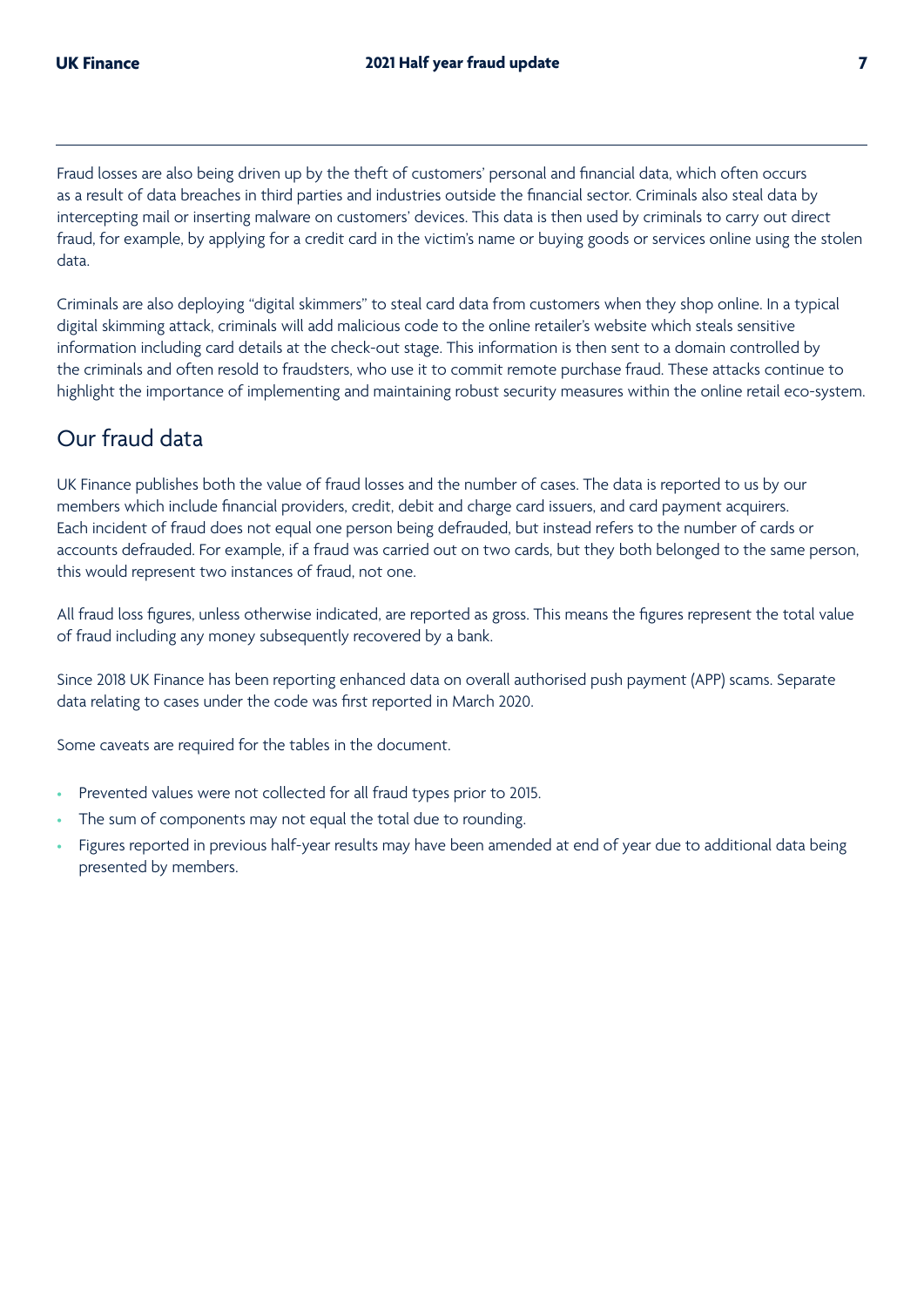## **UNAUTHORISED FRAUDULENT TRANSACTIONS**

**January to June 2021 (Cards, Cheques and Remote Banking)**

| <b>OVERALL</b>            | H1 2018   | H <sub>2</sub> 2018 | H1 2019   | H <sub>2</sub> 2019 | H1 2020   | H <sub>2</sub> 2020 | H1 2021   | $H1$ vs $H1$<br><b>CHANGE</b> | $H1$ vs $H2$<br><b>CHANGE</b> |
|---------------------------|-----------|---------------------|-----------|---------------------|-----------|---------------------|-----------|-------------------------------|-------------------------------|
| <b>Prevented</b><br>Value | £717.6m   | £944.7m             | £821.7m   | £1005.6m            | £852.5m   | £763.2m             | £736.1m   | $-14%$                        | $-4%$                         |
| <b>Cases</b>              | 1.198.130 | 1.453.426           | 1.385.486 | 1.406.825           | 1.383.352 | 1.527.157           | 1.491.656 | 8%                            | $-2%$                         |
| <b>Gross Loss</b>         | £400.0m   | £444.8m             | £408.4m   | £416.4m             | £374.0m   | £409.8m             | £398.6m   | 7%                            | $-3%$                         |

Losses due to unauthorised transactions on cards, cheques and remote banking increased to £398.6 million in the first half of this year, up 7 per cent on the previous year. The number of recorded cases of unauthorised fraudulent transactions rose by 8 per cent to 1.49 million.

There was a fall of 14 per cent in the value of prevented fraud in H1 2021, with banks stopping £736.1 million of attempted unauthorised fraudulent transactions. This equates to the industry preventing £6.49 in every £10 of attempted fraud.

Research indicates that customers are fully refunded in more than 98 per cent of unauthorised fraud cases.

## **AUTHORISED PUSH PAYMENT (APP) SCAMS January to June 2021**

| <b>OVERALL AUTHORISED PUSH</b><br><b>PAYMENT SCAMS</b> | H1 2019 | H <sub>2</sub> 2019 | H1 2020 | H <sub>2</sub> 2020 | H1 2021             | HI vs HI<br><b>CHANGE</b> | H1 vs H2<br><b>CHANGE</b> |
|--------------------------------------------------------|---------|---------------------|---------|---------------------|---------------------|---------------------------|---------------------------|
| <b>Total number of cases</b>                           | 57.549  | 64.888              | 66.247  | 83.699              | 106.164             | 60%                       | 27%                       |
| <b>Total case value</b>                                | £207.5m | $f$ 248.3 $m$       | £207.8m | $f$ 271.2m          | £355.3m             | 71%                       | 31%                       |
| Total returned to the customer                         | £39.3m  | £76.7 $m$           | f82.5m  | f124.3m             | £150.7 <sub>m</sub> | 83%                       | 21%                       |

Total losses due to authorised push payment scams increased to £355.3 million in the first half of 2021, up 71 per cent compared to the same period in 2020. The number of cases rose 60 per cent to 106,164.

While cases of investment scams rose 84 per cent to 6,864, it was impersonation scams – police/bank scam cases – which saw the biggest increase, rising 129 per cent to 18,816.

There has been an increase in the amount returned to victims, from 39 per cent in the first half of 2020, to 42 per cent in the first six months of 2021. 31 per cent of cases were decided in under a week.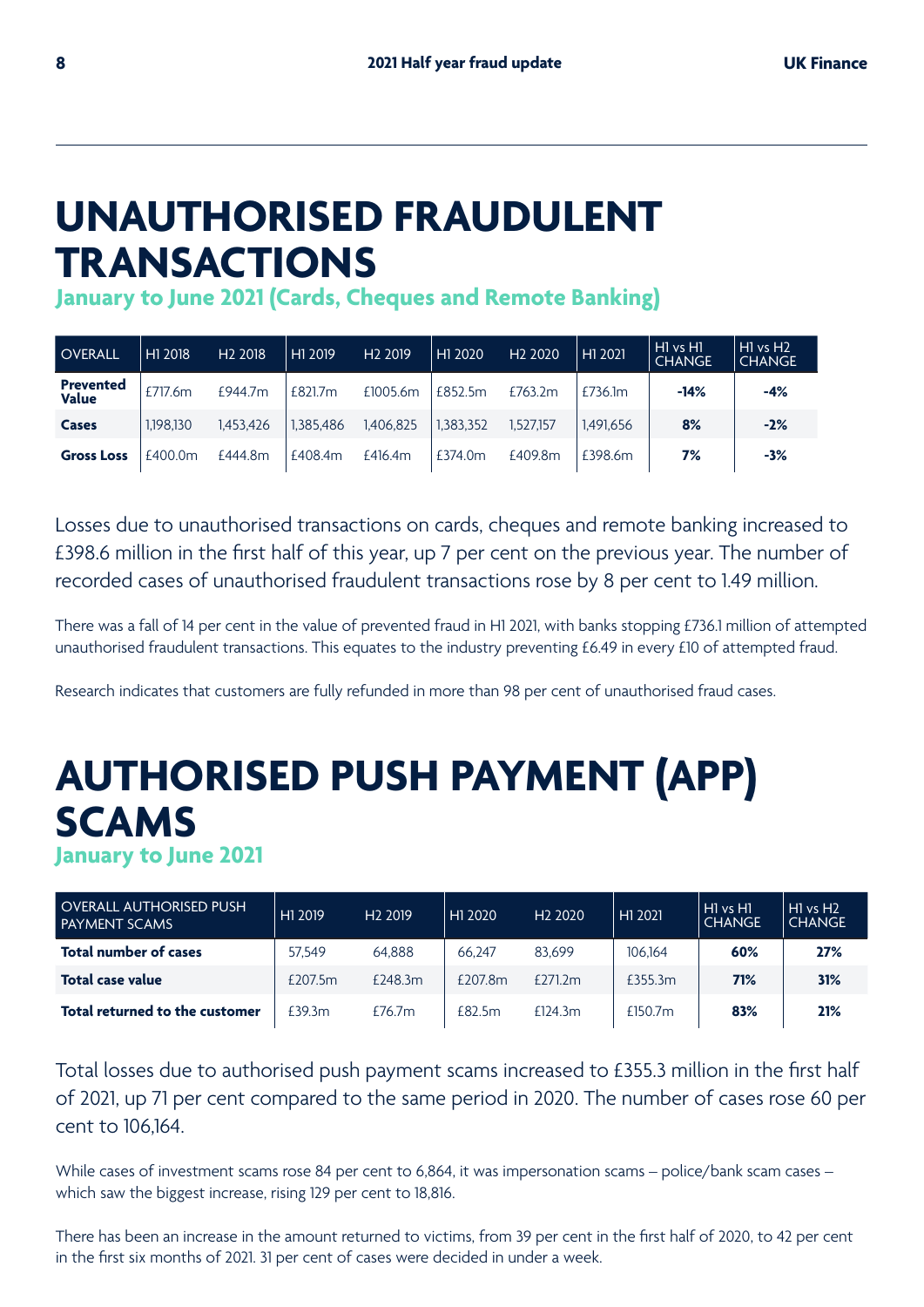## **UNAUTHORISED DEBIT AND CREDIT AND OTHER PAYMENT CARD FRAUD**

| <b>OVERALL</b>            | H1 2018   | H <sub>2</sub> 2018 | H1 2019   | H <sub>2</sub> 2019 | H1 2020   | H <sub>2</sub> 2020 | H1 2021    | H <sub>1</sub> vs H <sub>1</sub><br><b>CHANGE</b> | $H1$ vs $H2$<br>CHANGE |
|---------------------------|-----------|---------------------|-----------|---------------------|-----------|---------------------|------------|---------------------------------------------------|------------------------|
| <b>Prevented</b><br>Value | £501.4m   | £625.0m             | £489.5m   | £518.0m             | £486.8m   | £496.5m             | £489.4m    | 1%                                                | $-1%$                  |
| <b>Cases</b>              | 1.181.533 | 1.436.206           | 1,365,112 | 1,380,427           | 1.352.646 | 1.482.976           | 1.440.739  | 7%                                                | $-3%$                  |
| <b>Gross Loss</b>         | £305.7m   | £365.7m             | £313.3m   | £307.3m             | £287.9m   | £286.4m             | £261.7 $m$ | -9%                                               | $-9%$                  |

This covers fraud on debit, credit, charge and ATM-only cards issued in the UK. Payment card fraud losses are organised into five categories: remote card purchase, lost and stolen, card not received, counterfeit card and card ID theft.

Fraud losses on cards totalled £261.7 million in the first half of 2021, a decrease of 9 per cent on the same period in 2020.

Over this period, overall value of card spending grew by 17 per cent. Card fraud as a proportion of card purchases has decreased from 8.4p in the first half of 2020 to 7.6p in the first half of 2021.

A total of £489.4 million of card fraud was stopped by banks and card companies in the first six months of 2021, an increase of 1 per cent compared to the same period in 2020. This is equivalent to £6.52 in every £10 of attempted card fraud prevented without a loss occurring.

Meanwhile losses from counterfeit card fraud were down 52 per cent compared to the same period a year ago, with the lowest total ever reported.

Contactless losses fell 6 per cent to £7.6 million – the second year in a row we have seen a decrease in contactless losses since we began collecting data. This was due in part to the reduced opportunity for fraudsters to take advantage of contactless during the lockdown period of the pandemic. The value of contactless spending for H1 2021 was £66.5 billion, so losses through contactless remain a tiny proportion of overall transactions.

## The finance industry is tackling card fraud by:

- Investing in advanced security systems, including real-time transaction analysis and behavioural biometrics on devices.
- Working with the Financial Conduct Authority (FAC) on the ongoing **[phased implementation](https://www.ukfinance.org.uk/press/press-releases/uk-finance-responds-fca-strong-customer-authentication-phased-implementation-plan)** of Strong Customer Authentication, new EU-wide rules aimed at reducing fraud by verifying a customer's identify when they make certain higher value online purchases. This was subject to delays because of the Covid-19 pandemic but the deadline for FCA enforcement is March 2022.
- Developing fraud screening detection tools, such as 3D Secure technology which protects card purchases online.
- Fully sponsoring the Dedicated Card and Payment Crime Unit (DCPCU), a specialist police unit which targets organised crime groups responsible for card fraud.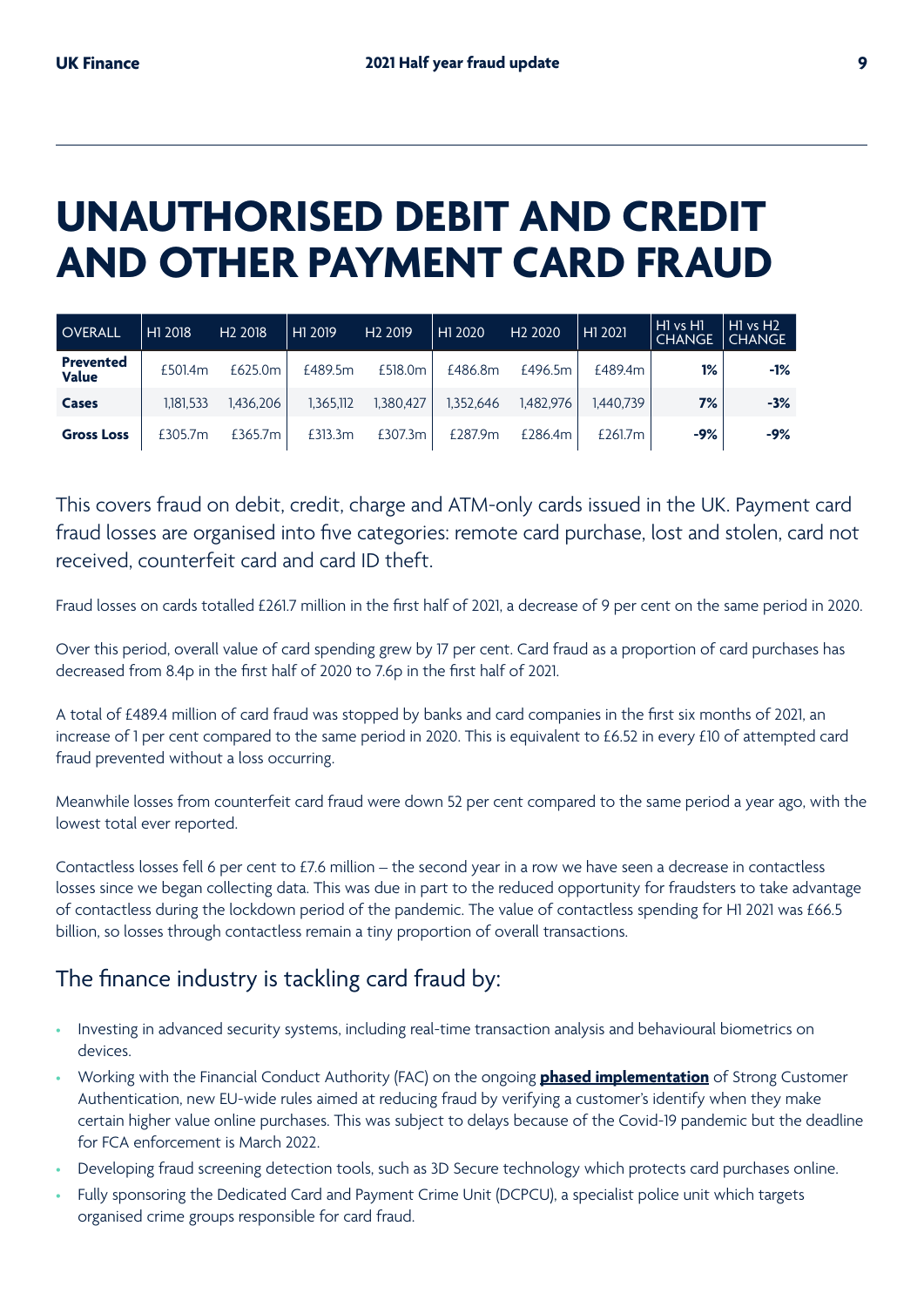## **REMOTE PURCHASE FRAUD**

| <b>OVERALL</b>    | H1 2018 | H <sub>2</sub> 2018 | H1 2019   | H <sub>2</sub> 2019 | H12020    | H <sub>2</sub> 2020 | H1 2021  | $\vert$ H1 vs H1<br><b>CHANGE</b> | $\vert$ H1 vs H2<br>$\mathsf{ICHANGE}$ |
|-------------------|---------|---------------------|-----------|---------------------|-----------|---------------------|----------|-----------------------------------|----------------------------------------|
| Cases             | 922.515 | 1.127.760           | 1.071.493 | 1.085.925           | 1.134.399 | 1.283.467           | .260.276 | 11%                               | $-2%$                                  |
| <b>Gross Loss</b> | £231.8m | £274.6m             | £237.4m   | £232.8m             | £222.8m   | £229.8m             | £210.5m  | $-5%$                             | $-8%$                                  |

This fraud occurs when a criminal uses stolen card details to buy something on the internet, over the phone or through mail order. It is also referred to as card-not-present (CNP) fraud.

Losses due to remote purchase fraud decreased by 5 per cent to £210.5 million in the first six months of 2021. The number of cases rose by 11 per cent, resulting in a lower average case value and suggesting that card issuers are identifying and stopping individual incidents more swiftly.

Intelligence suggests remote purchase fraud continues to result mainly from criminals using card details obtained through data theft, such as third-party data breaches and via phishing emails and scam text messages.

Contained within these figures, e-commerce card fraud totalled an estimated £177 million in the first half of 2021, a reduction of 3 per cent when compared to the same period in 2020.

## Staying safe from remote purchase fraud

- Be suspicious of any "too good to be true" offers or prices.
- Use the secure payment method recommended by reputable online retailers and auction sites.
- Do your research before making any purchases and ask to see vehicles in person with the relevant documentation to ensure the seller owns it.
- Purchase items made by a major brand from the list of authorised sellers listed on their official website.
- Always access the website you're purchasing from by typing it into your web browser and be wary of clicking on links in unsolicited emails.
- Always ensure you click 'log out' or 'sign out' of websites.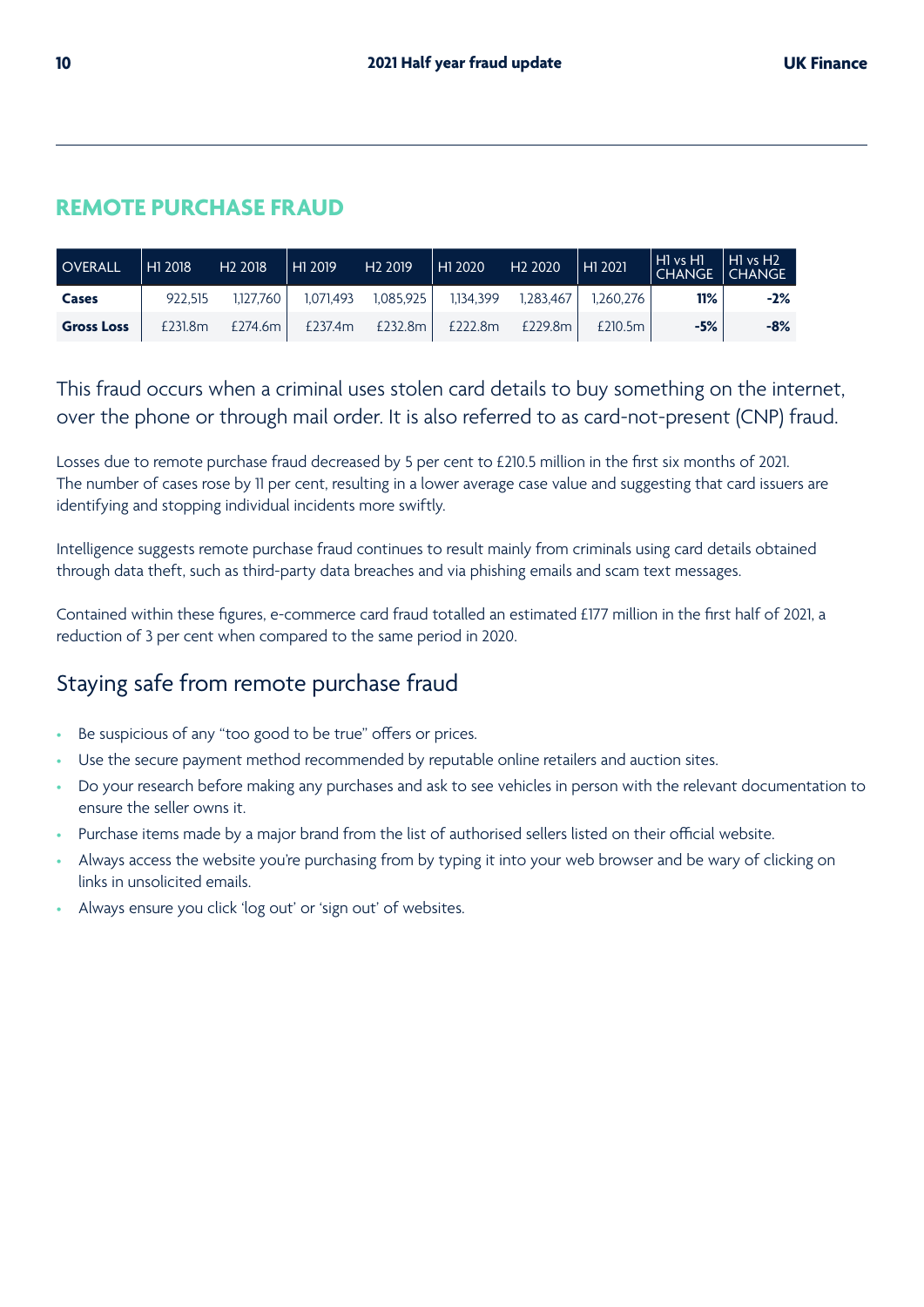## **LOST AND STOLEN CARD FRAUD**

| <b>OVERALL</b>    | H1 2018 | H <sub>2</sub> 2018 | H <sub>1</sub> 2019 | H <sub>2</sub> 2019 | H <sub>1</sub> 2020 | H <sub>2</sub> 2020 | H1 2021 | H <sub>1</sub> vs H <sub>1</sub><br><b>CHANGE</b> | $H1$ vs $H2$<br><b>CHANGE</b> |
|-------------------|---------|---------------------|---------------------|---------------------|---------------------|---------------------|---------|---------------------------------------------------|-------------------------------|
| Cases             | 204.862 | 230.129             | 230.727             | 229.415             | 166.710             | 155.284             | 144.703 | $-13%$                                            | -7%                           |
| <b>Gross Loss</b> | £45.5m  | £49.6m              | £48.3m              | £46.4 $m$           | £41.1m              | £37.8m              | £35.1m  | $-15%$                                            | -7%                           |

This fraud occurs when a criminal uses a lost or stolen card to make a purchase or payment (whether remotely or face-to-face) or takes money out at an ATM or in a branch.

Losses from this form of fraud fell by 15 per cent in H1 of this year, compared to the same period last year, down to £35.1 million. The number of incidents also dropped by 13 per cent in H1 2021, compared to H1 2020, resulting in a lower average loss value per case, with bank systems increasingly detecting fraudulent spending on lost or stolen cards more quickly.

As in previous updates, the intelligence reported to UK Finance suggests that as the industry introduces ever more sophisticated methods of fraud prevention, criminals are continuing to fall back on low-tech methods such as distraction thefts and card entrapment at ATMs, while distraction thefts are also now taking place at unattended payment terminals such as those in car parks.

## How to stay safe from lost and stolen fraud:

- Always report any lost or stolen cards to your bank or card company straight away.
- Check your statements regularly and if you spot any payments you don't recognise then contact your card company immediately.
- Make sure you fully cover your PIN with your free hand or purse whenever you enter it.
- If you spot anything suspicious with an ATM, or someone is watching you, then do not use the machine and report it to your bank.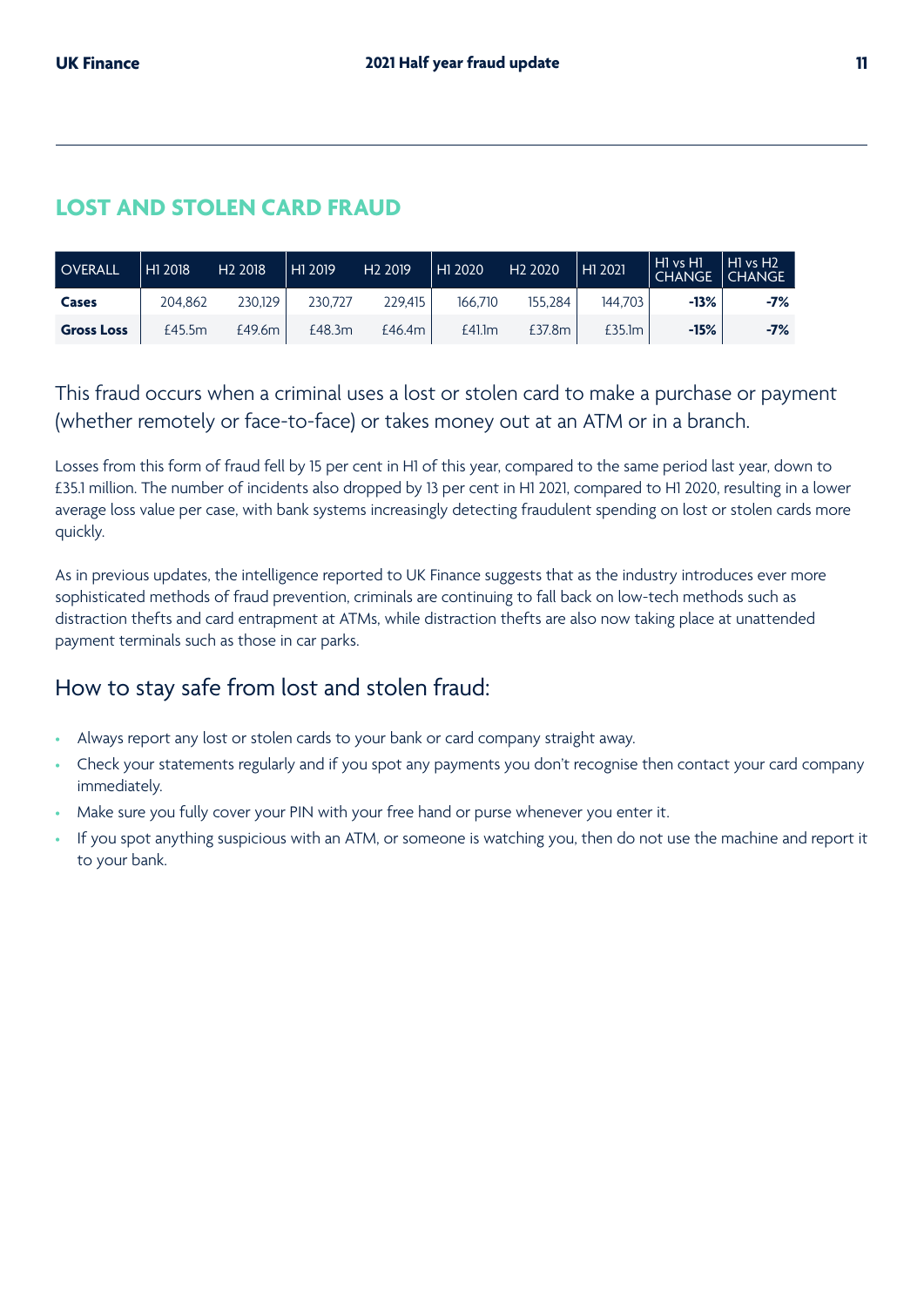## **CARD NOT RECEIVED FRAUD**

| <b>OVERALL</b>    | H1 2018 | H <sub>2</sub> 2018 | HI 2019 | H <sub>2</sub> 2019 | H1 2020 | H <sub>2</sub> 2020 | H <sub>1</sub> 2021 | $\parallel$ H1 vs H1<br><b>CHANGE</b> | H1 vs H2<br>l CHANGE |
|-------------------|---------|---------------------|---------|---------------------|---------|---------------------|---------------------|---------------------------------------|----------------------|
| Cases             | 4.697   | 5,349               | 3.949   | 3,958               | 4.193   | 4.242               | 4.134               | -1%                                   | -3%                  |
| <b>Gross Loss</b> | £3.0m   | £3.3m               | £2.5m   | £2.7m               | £2.1m   | £2.3m               | £2.0m               | $-4%$                                 | $-13%$               |

This type of fraud occurs when a card is stolen in transit, after a card company sends it out but before the genuine cardholder receives it.

Card not received fraud losses fell by 4 per cent the first six months of 2021 to £2 million, while the number of individual cases decreased by just 1 per cent. H1 2021 is the lowest ever recorded total for loss.

Criminals typically target multi-occupancy buildings such as flats to carry out this type of fraud, but greater awareness among consumers of the risks has led to a sharp decrease in card not received fraud. The increased number of people working from home during the pandemic may also have helped to keep this form of fraud down.

## How to stay safe from card not received fraud:

- If you are expecting a new card and it hasn't arrived, call your bank or card company for an update.
- Tell your bank or card issuer immediately if you move home. Ask Royal Mail to redirect your post to your new address for at least a year.
- Be extra careful if you live in a property where other people have access to your mail, such as a block of flats. In some cases, your card company may arrange for you to collect your cards from a local branch.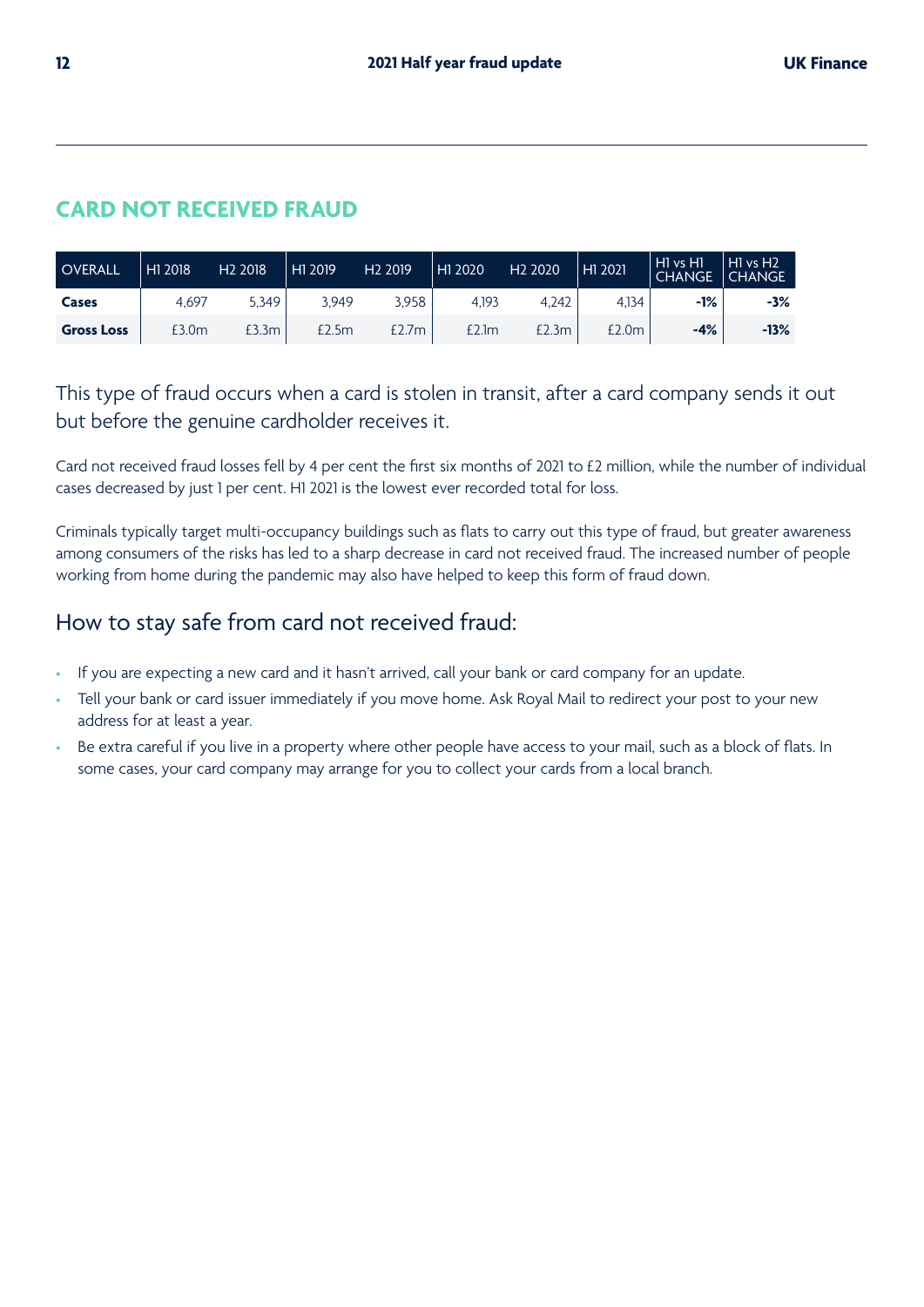## **COUNTERFEIT CARD FRAUD**

| <b>OVERALL</b>    | H1 2018 | H <sub>2</sub> 2018 | H1 2019 | H <sub>2</sub> 2019 | $\vert$ H <sub>1</sub> 2020 | H <sub>2</sub> 2020 | H1 2021 | $\vert$ H1 vs H1<br>  CHANGE | HI vs H <sub>2</sub><br>CHANGE |
|-------------------|---------|---------------------|---------|---------------------|-----------------------------|---------------------|---------|------------------------------|--------------------------------|
| Cases             | 28.109  | 30.527              | 30.980  | 34.927              | 28.389                      | 24.393              | 14.782  | -48%                         | $-39%$                         |
| <b>Gross Loss</b> | £7.9m   | £8.4m               | £6.6m   | £6.2m               | £5.4m                       | £3.3m               | £2.6m   | $-52%$                       | $-22%$                         |

This fraud occurs when a criminal creates a fake card using information obtained from the magnetic stripe of a genuine card.

This information is typically stolen using a device attached to an ATM or unattended payment terminal, such as at a car park. A fake magnetic stripe card is then created and used overseas in countries yet to upgrade to Chip & PIN.

Losses from counterfeit card fraud fell 52 per cent in H1 2021 compared to the same period in 2020, decreasing from £5.4 million to £2.6 million. The number of reported cases fell by 48 per cent. These falls highlight that bank systems are increasingly detecting potentially fraudulent transactions at an earlier stage, and there are fewer opportunities to use cards in non Chip & PIN situations.

## How to stay safe from counterfeit card fraud:

- Always protect your PIN by fully covering the keypad with your free hand or purse.
- If you spot anything suspicious at an ATM or unattended payment terminal, or someone is watching you, then do not use the machine and report it to your bank.
- Check your statements regularly and if you spot any payments you don't recognise then contact your card company immediately.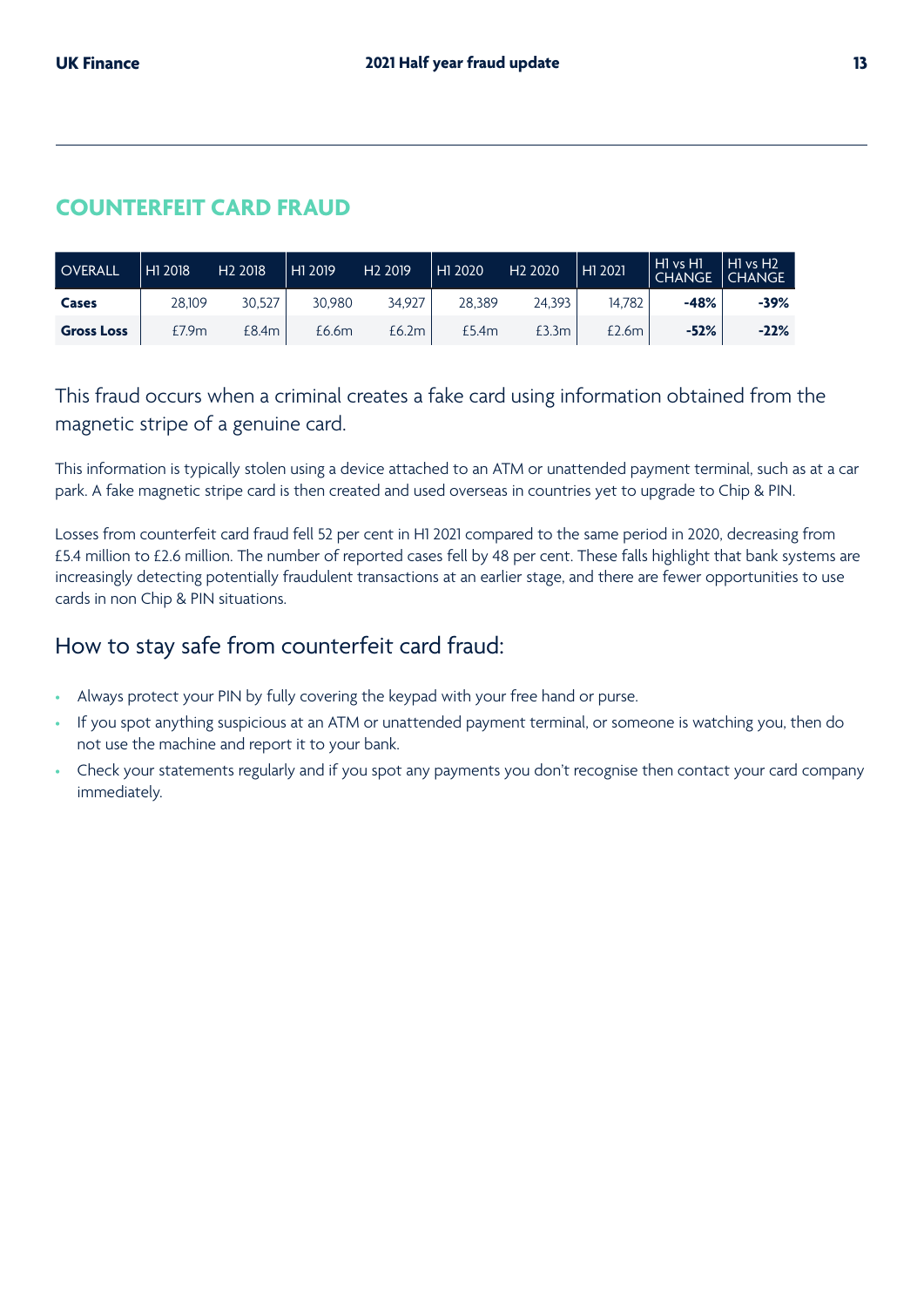## **CARD ID THEFT**

| <b>OVERALL</b>    | H1 2018 | H <sub>2</sub> 2018 | H1 2019 | H <sub>2</sub> 2019 | H1 2020 | H <sub>2</sub> 2020 | H1 2021 | $H1$ vs $H1$<br><b>CHANGE</b> | H1 vs H2'<br>  CHANGE |
|-------------------|---------|---------------------|---------|---------------------|---------|---------------------|---------|-------------------------------|-----------------------|
| Cases             | 21.350  | 42.441              | 27.963  | 26.202              | 18.955  | 15.590              | 16.844  | $-11%$                        | 8%                    |
| <b>Gross Loss</b> | £17.4m  | £29.9m              | £18.5m  | £19.2m              | £16.5m  | £13.2m              | £11.5m  | $-30%$                        | $-13%$                |

This type of fraud occurs in two ways, through third-party applications or account takeover. With third-party application fraud, a criminal will use stolen or fake documents to open a card account in someone else's name.

This information will typically have been gathered through data loss, such as via data hacks and social engineering to compromise personal data.

In an account takeover fraud, a criminal takes over another person's genuine card account. The criminal will gather information about the intended victim, often through social engineering, and then contact the card issuer pretending to be the genuine cardholder.

Losses from card ID theft fell 30 per cent in the first six months of 2021 compared to the same period in 2020, from £16.5 million to £11.5 million. The number of individual cases dropped by 11 per cent over the same period. While criminals are using this form of fraud to open accounts in other people's names, earlier detection by banks is helping to drive down losses on a per case basis.

## How to stay safe from card ID fraud:

- Don't be tricked into giving a fraudster access to your personal or financial information.
- Never automatically click on a link in an unexpected email or text and always question uninvited approaches.
- Look after your personal documents keep them secure at home and shred any bills or statements before you throw them away.
- Check your credit record for any applications you don't recognise. You can do this by contacting a credit reference agency.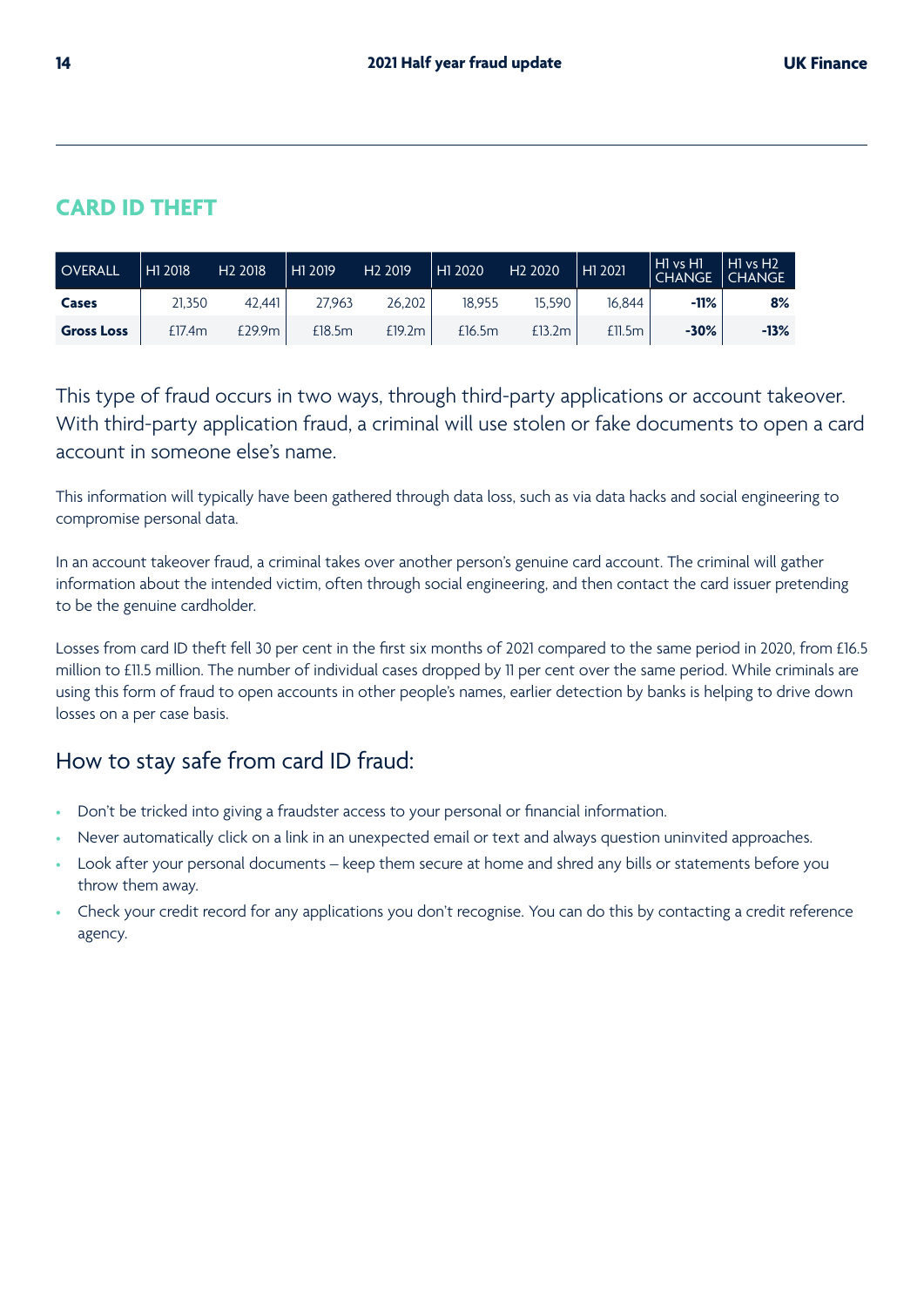## **FURTHER CARD FRAUD ANALYSIS**

Figures in the following sections relate to the places where the card was fraudulently used, rather than how the card or card details were compromised.

These figures provide a different breakdown of the overall payment card fraud totals and are not in addition to those in the previous sections. Case volumes are not available for the place of misuse, to avoid double counting, as one case can cover multiple places of misuse. For example, a lost or stolen card could be used to make an ATM withdrawal and to purchase goods on the high street.

## **UK RETAIL FACE-TO-FACE CARD FRAUD**

| <b>OVERALL</b>    | H12018 | H <sub>2</sub> 2018 | $\parallel$ H1 2019 | H <sub>2</sub> 2019 | $\parallel$ H1 2020 | $H2 2020$ $H1 2021$ |        | $\vert$ H vs H $\vert$ H vs H $\vert$<br>$\mid$ CHANGE $\mid$ CHANGE |      |
|-------------------|--------|---------------------|---------------------|---------------------|---------------------|---------------------|--------|----------------------------------------------------------------------|------|
| <b>Gross Loss</b> | £31.4m | £38.4m              | £32.4m              | £31.9m              | £25.5m              | £23.3 $m$           | £19.5m | $-23%$                                                               | -16% |

UK retail face-to-face fraud covers all transactions that occur in person in a UK shop.

The majority of this fraud occurs using cards obtained through low-tech methods such as distraction thefts and entrapment devices at ATMs, combined with shoulder surfing or PIN pad cameras to obtain both the card and PIN. Criminals also use methods to dupe victims into handing over their cards on their own doorstep.

Contactless fraud covers fraud on both contactless cards and mobile devices. Fraud on contactless cards and devices dropped by 6 per cent in H1 2021 compared to the first half of 2020 – the second year in a row there has been a decrease on contactless spending since we began collecting data. This is due in large part to the lack of opportunities for fraudsters during the lockdown period of the pandemic.

As a proportion of overall spending contactless fraud also remains low, with £7.6 million of losses compared to spending of £66.5 billion over the same period. This equivalent to 1p in every £100 spent using contactless technology being fraudulent.

### **UK CASH MACHINE FRAUD**

| <b>OVERALL</b>    | $\vert$ H <sub>1</sub> 2018 | H <sub>2</sub> 2018 | H12019 | H <sub>2</sub> 2019 | H1 2020 | H <sub>2</sub> 2020 | H1 2021 | $\sqrt{\text{HI vs HI}}$ $\text{HI vs H2}$<br>CHANGE CHANGE |       |
|-------------------|-----------------------------|---------------------|--------|---------------------|---------|---------------------|---------|-------------------------------------------------------------|-------|
| <b>Gross Loss</b> | £15.9m                      | £16.7m              | £15.5m | £14.5 $m \mid$      | £15.0m  | £13.1m              | £12.0m  | $-20%$                                                      | $-9%$ |

These figures cover fraud transactions made at cash machines in the UK using a compromised card. In all cases the fraudster would require both the genuine PIN and card.

Losses at UK cash machines fell by 20 per cent in the first half of 2021, compared to the same period in 2020. While the majority of this fraud is thought to be perpetuated through distraction thefts and card entrapment at ATMs, the decrease in losses suggests a combination of fewer people using cash machines because of lockdowns but also that consumers are becoming more aware of the need to take precautions.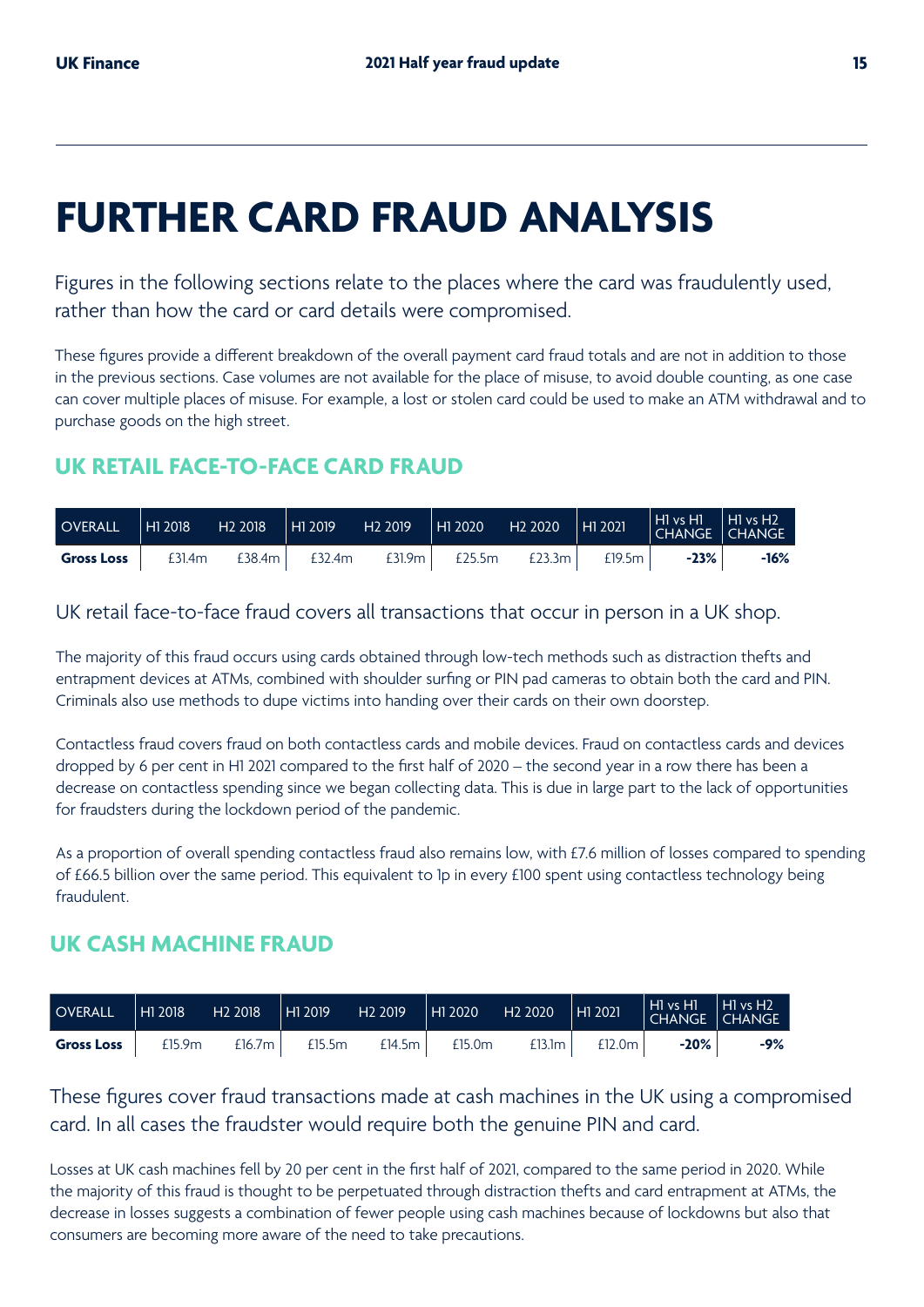## **DOMESTIC AND INTERNATIONAL CARD FRAUD**

| <b>OVERALL</b>                       | H1 2018    | H <sub>2</sub> 2018 | H <sub>1</sub> 2019 | H <sub>2</sub> 2019 | H1 2020 | H <sub>2</sub> 2020 | H1 2021 | $H1$ vs $H1$<br><b>CHANGE</b> | H1 vs H2<br>  CHANGE |
|--------------------------------------|------------|---------------------|---------------------|---------------------|---------|---------------------|---------|-------------------------------|----------------------|
| <b>UK Fraud</b>                      | $f$ 226.7m | £269.9m             | $f$ 229.3m          | £220.6m             | £208.5m | £206.0m             | £187.8m | $-10%$                        | $-9%$                |
| <b>International</b><br><b>Fraud</b> | £79.0m     | £95.8m              | £84.0m              | £86.7m              | £79.4m  | £80.4m              | £73.9m  | $-7%$                         | $-8%$                |

These figures provide a breakdown of fraud committed on a UK-issued credit, debit or charge card, split between whether the incident occurred in the UK or internationally.

UK card fraud losses fell by 10 per cent to £187.8 million in H1 of this year, compared to the same period in 2020. Meanwhile international fraud losses decreased by 7 per cent, to £73.9 million, in the first six months of this year.

The roll out of Chip & PIN technology around the world has helped to keep levels relatively low, combined with widespread lockdowns as a result of the global pandemic.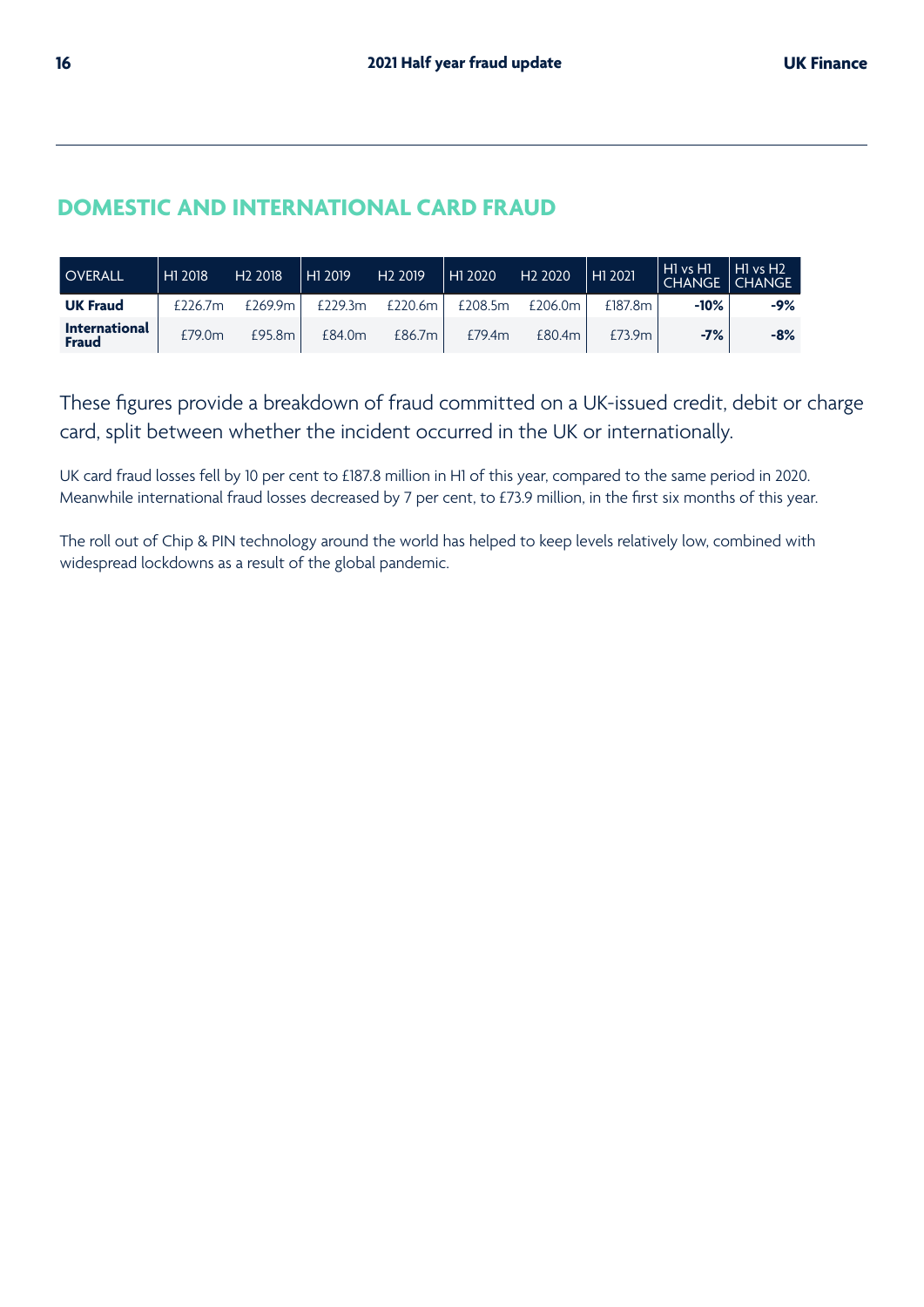## **UNAUTHORISED REMOTE BANKING FRAUD**

| <b>OVERALL</b>            | H1 2018 | H <sub>2</sub> 2018 | H1 2019 | H <sub>2</sub> 2019 | H1 2020 | H <sub>2</sub> 2020 | H1 2021    | $H1$ vs $H1$<br><b>CHANGE</b> | $H1$ vs $H2$<br><b>CHANGE</b> |
|---------------------------|---------|---------------------|---------|---------------------|---------|---------------------|------------|-------------------------------|-------------------------------|
| <b>Prevented</b><br>Value | £141.9m | £175.8m             | £129.8m | £139.1m             | £181.5m | £212.3m             | £225.7 $m$ | 24%                           | 6%                            |
| Cases                     | 15.915  | 15.882              | 18.859  | 25.061              | 29.997  | 43.643              | 50.537     | 68%                           | 16%                           |
| <b>Gross Loss</b>         | £91.0m  | £61.8m              | £65.7m  | £84.9m              | f79.7m  | £117.6m             | £133.4m    | 67%                           | 13%                           |

Remote banking fraud losses are organised into three categories: internet banking, telephone banking and mobile banking. Fraud occurs when a criminal gains access to an individual's bank account through one of the three remote banking channels by using compromised personal details and passwords and makes an unauthorised transfer of money from the victims account.

Losses from remote banking fraud rose by 67 per cent in H1 2021, compared to the same period in 2020, from £79.7 million to £133.4 million. Meanwhile the number of cases were up 68 per cent over the same period to 50,537. The increase in both losses and cases of remote banking fraud reflect the growing number of people using remote banking, and a focus by criminals on taking advantage of this. Evidence also suggests that the fraudsters increasingly prefer to target the victims into transferring money themselves.

However, a total of £225.7 million of unauthorised remote banking fraud was prevented in the first six months of 2021, up 24 per cent on the same period in 2020. This is equivalent to £6.29 in every £10 of attempted fraud and demonstrates the value of measures taken by banks to fight fraud.

## The finance industry is tackling remote banking fraud by:

- Continuously investing in advanced security systems, including sophisticated ways of authenticating customers, such as using biometrics and customer behaviour analysis.
- Promoting the Take Five to Stop Fraud campaign to educate customers on how they can protect themselves from fraud.
- Sharing intelligence and information on this type of fraud so that security systems can be adapted to stop the latest threats.
- Working with law enforcement, the government, the telecommunications industry and others to further improve security and to identify and prosecute the criminals responsible.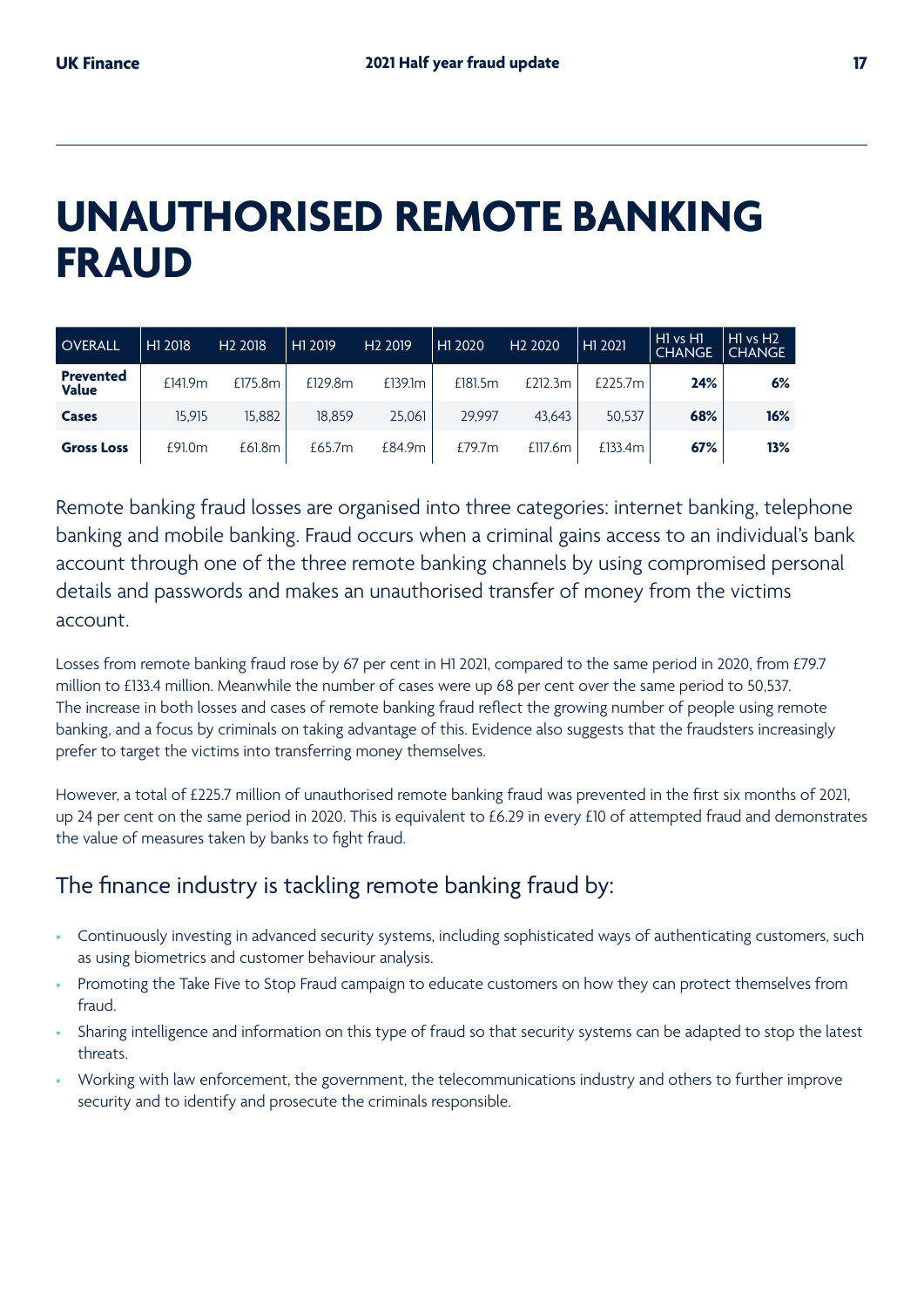## **INTERNET BANKING FRAUD**

| <b>OVERALL</b>    | H <sub>1</sub> 2018 | H <sub>2</sub> 2018 | H1 2019 | H <sub>2</sub> 2019 | H1 2020 | H <sub>2</sub> 2020 | H1 2021 | H1 vs H1  <br><b>CHANGE</b> | HI vs H <sub>2</sub><br>  CHANGE |
|-------------------|---------------------|---------------------|---------|---------------------|---------|---------------------|---------|-----------------------------|----------------------------------|
| Cases             | 11.151              | 9.753               | 10.409  | 15.440              | 21.312  | 34.683              | 41.917  | 97%                         | 21%                              |
| <b>Gross Loss</b> | £75.6m              | £47.4m              | £48.8m  | £63.1m              | £64.3m  | £95.4m              | £108.9m | 69%                         | 14%                              |

This type of fraud occurs when a fraudster gains access to a customer's bank account through internet banking using compromised personal details and passwords and makes an unauthorised transfer of money.

Losses from internet banking rose by 69 per cent in the first six months of 2021, compared to H1 2020, going from £64.3 million to £108.9 million. The number of cases also increased by 97 per cent, to 41,917. Again, these steep rises reflect both the increase in the number of people regularly using internet banking – and a focus by criminals on targeting internet banking customers. £17.7 million (16 per cent) of these losses across internet banking fraud were recovered after the incident.

## How to stay safe from internet banking fraud:

- A genuine bank or organisation will never contact you out of the blue to ask for your PIN or full password. Only give out your personal or financial details to use a service that you have given your consent to, that you trust and that you are expecting to be contacted by.
- Always question uninvited approaches in case it's a scam. Instead, contact the company directly using a known email or phone number.
- Don't be tricked into giving a fraudster access to your personal or financial details. Never automatically click on a link in an unexpected email or text.
- Ensure you have the most up-to-date security software installed on your computer, including anti-virus.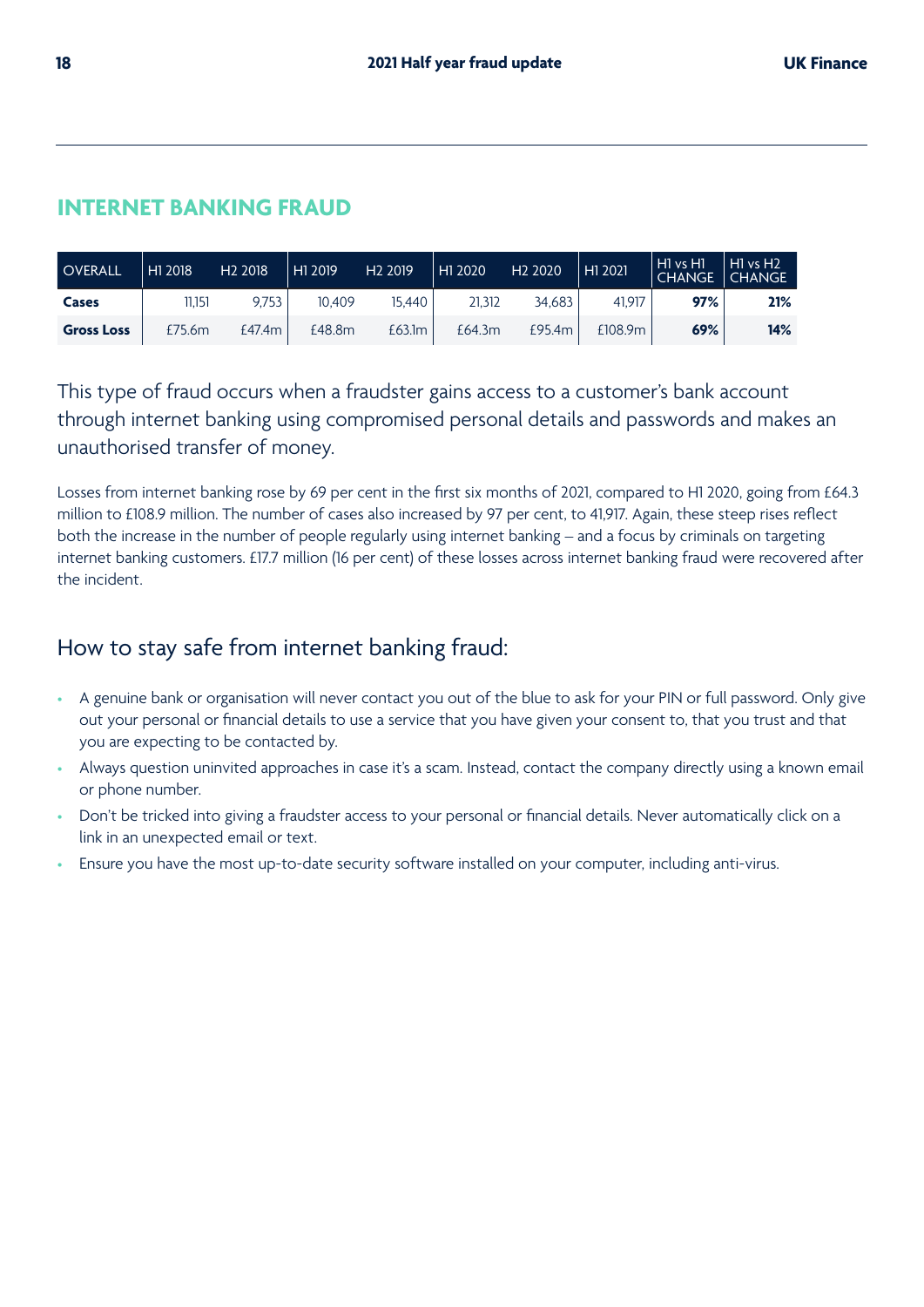### **TELEPHONE BANKING FRAUD**

| <b>OVERALL</b>    | H1 2018 | H <sub>2</sub> 2018 | H1 2019 | H <sub>2</sub> 2019 | H1 2020 | H <sub>2</sub> 2020 | H1 2021 | $H1$ vs $H1$<br><b>CHANGE</b> | H1 vs H2<br>  CHANGE |
|-------------------|---------|---------------------|---------|---------------------|---------|---------------------|---------|-------------------------------|----------------------|
| Cases             | 3.464   | 4.473               | 5.504   | 5.695               | 4.681   | 2,809               | 2,319   | -50%                          | $-17%$               |
| <b>Gross Loss</b> | £11.4m  | £10.6m              | £11.6m  | £12.0m              | £7.9m   | £8.1m               | £7.3m   | $-7%$                         | $-10%$               |

Telephone banking fraud occurs when a criminal gains access to a customer's bank account through telephone banking using compromised personal details and passwords and makes an unauthorised transfer of money from it.

Losses due to telephone banking fraud fell by 7 per cent to £7.3 million in the first six months of 2021 and the number of cases fell by 50 per cent to 2,319. This decrease is due in large part to the introduction of voice biometrics which make it harder for criminals to defraud victims and banks. £0.7 million (10 per cent) of these losses across telephone banking were recovered after the incident.

### How to stay safe from telephone banking fraud:

- Never disclose security details, such as your full banking password. A genuine financial provider or organisation will never ask you for these in an email, on the phone or in writing.
- Always question uninvited approaches in case it's a scam. Instead, contact the company directly using a known email or phone number.
- Don't assume the person on the phone is who they say they are. Just because someone knows your basic details (such as your name and address or even your mother's maiden name), it doesn't mean they are genuine.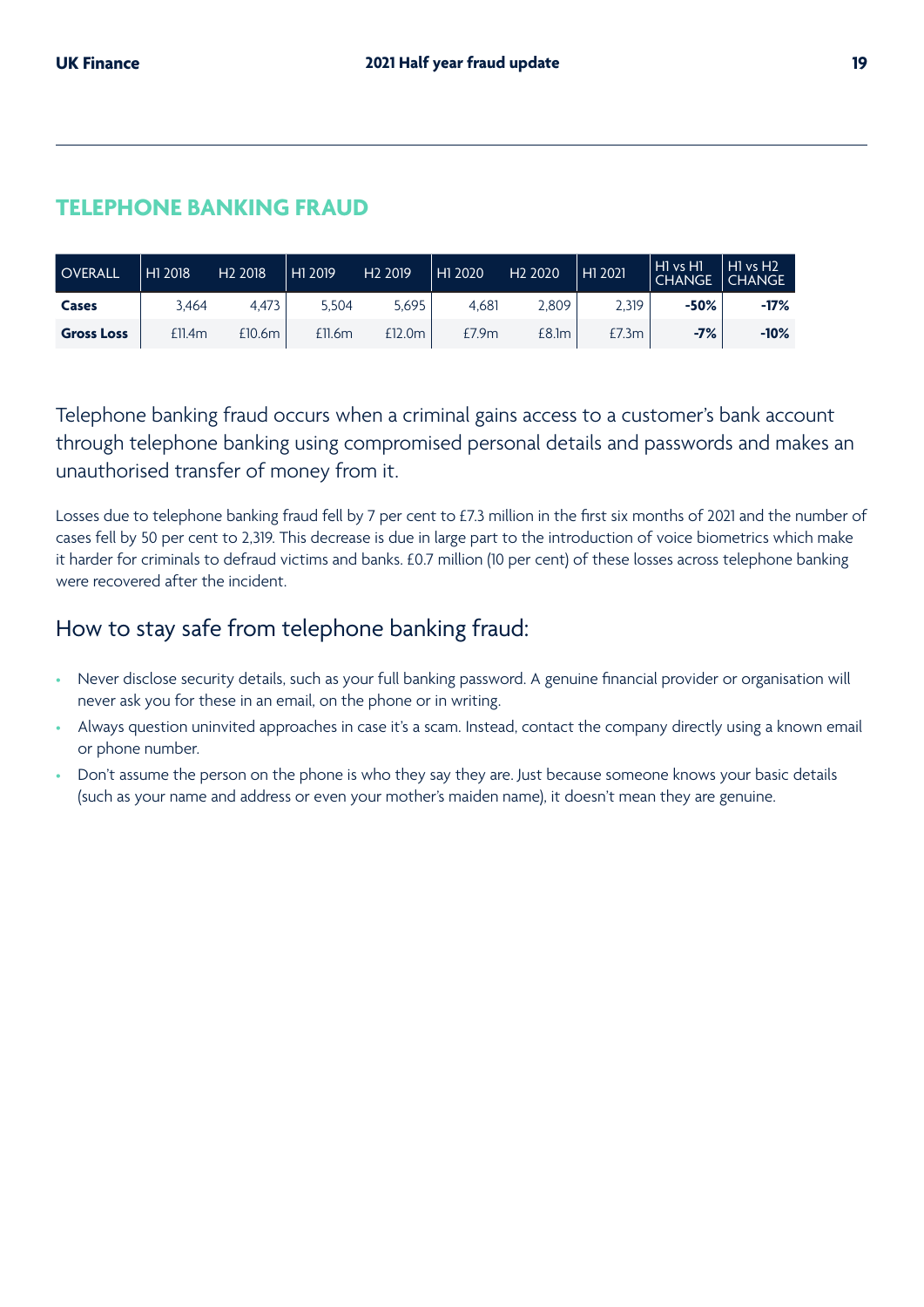## **MOBILE BANKING FRAUD**

| <b>OVERALL</b>    | H1 2018 | H <sub>2</sub> 2018 | H1 2019 | H <sub>2</sub> 2019 | H1 2020 | H <sub>2</sub> 2020 | H1 2021 | ll H1 vs H1 '<br><b>CHANGE</b> | HI vs H <sub>2</sub><br><b>CHANGE</b> |
|-------------------|---------|---------------------|---------|---------------------|---------|---------------------|---------|--------------------------------|---------------------------------------|
| Cases             | .300    | .656                | 2.946   | 3.926               | 4.004   | 6.151               | 6.301   | 57%                            | 2%                                    |
| <b>Gross Loss</b> | £4.0m   | £3.8m               | £5.3m   | £9.9 <sub>m</sub>   | £7.5m   | £14.0m              | £17.1m  | 127%                           | 22%                                   |

Mobile banking fraud occurs when a criminal gains access to a customer's bank account through a banking app downloaded to a mobile device only, using compromised details and passwords. It excludes mobile web browser banking and browser-based banking apps (incidents on these platforms are included in the internet banking fraud figures).

Losses due to mobile banking fraud reached £17.1 million in the first six months of 2021, up 127 per cent per cent compared to the same period in 2020. Meanwhile, the number of recorded cases rose 57 per cent. This rise reflects the growing number of customers using mobile banking – one in two adults now use mobile banking (UK Finance Payment Markets report 2021) – and a larger offering of mobile banking facilities by banks, which has led to mobile banking becoming a renewed focus of attack for fraudsters. £1.9 million (11 per cent) of these losses across mobile banking were recovered after the incident.

## How to stay safe from mobile banking fraud:

- Don't be tricked into giving a fraudster access to your personal or security details. Never automatically click on a link in an unexpected email or text and always question uninvited approaches.
- Be wary of text messages that encourage you urgently to visit a website or call a number to verify or update your details.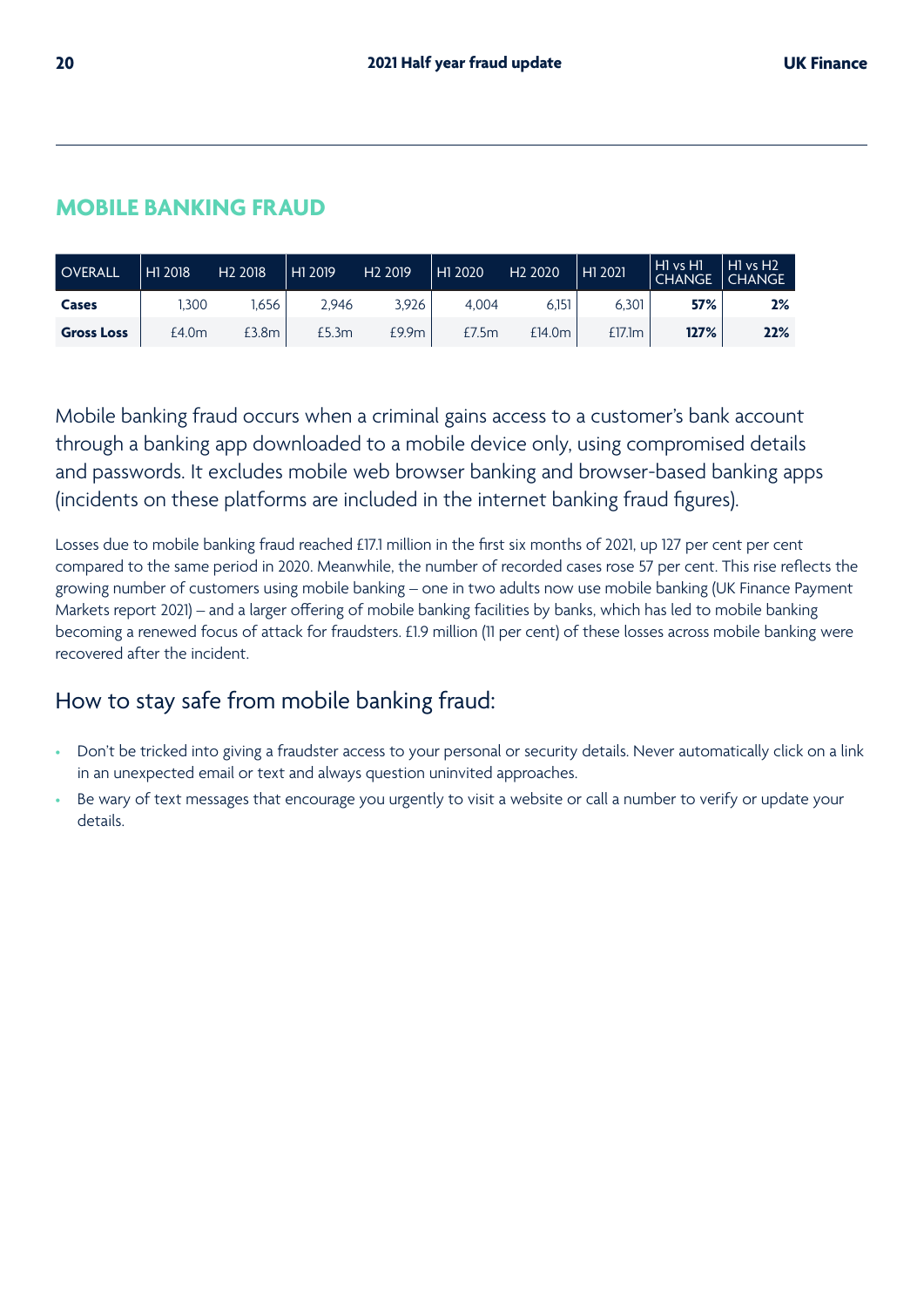## **CHEQUE FRAUD**

| <b>OVERALL</b>            | H1 2018 | H <sub>2</sub> 2018 | H1 2019 | H <sub>2</sub> 2019 | H1 2020 | H <sub>2</sub> 2020 | H <sub>1</sub> 2021 | H1 vs H1<br><b>CHANGE</b> | $H1$ vs $H2$<br><b>CHANGE</b> |
|---------------------------|---------|---------------------|---------|---------------------|---------|---------------------|---------------------|---------------------------|-------------------------------|
| <b>Prevented</b><br>Value | £74.3m  | £143.9m             | £202.3m | £348.5m             | £184.2m | £54.3m              | £21.0m              | $-89%$                    | $-61%$                        |
| Cases                     | 682     | 1.338               | 1.515   | 1.337               | 709     | 538                 | 380                 | $-46%$                    | $-29%$                        |
| <b>Gross Loss</b>         | £3.3m   | £17.2m              | £29.4m  | E24.2m              | £6.4m   | £5.8m               | £3.5m               | $-45%$                    | $-40%$                        |

## There are three types of cheque fraud: counterfeit, forged and fraudulently altered.

Counterfeit cheques are printed on non-bank paper to look exactly like genuine cheques and are drawn by a fraudster on genuine accounts.

Forged cheques are genuine cheques that have been stolen from an innocent customer and used by a fraudster with a forged signature.

Fraudulently altered cheques are genuine cheques that have been made out by the genuine customer but have been altered in some way by a criminal before being paid in, e.g. by changing the beneficiary's name or the amount of the cheque.

Losses from cheque fraud decreased by 45 per cent in the first half of 2021, falling from £6.4 million in H1 2020 to £3.5 million in H1 2021. The number of cases also dropped, by 46 per cent.

The recent fall in cheque fraud has been driven by the reduced use of cheques during the lockdown period as well as increased use of advanced security features on cheques to identify fraudulent ones as they go through the clearing process.

The value of attempted cheque fraud prevented by the banks also fell, by 89 per cent to £21.0 million in the first half of 2021, equivalent to £8.57 of attempted fraud prevented.

## How to stay safe from cheque fraud:

- Draw a line through any unused spaces on cheques and complete them using a ballpoint pen or indelible ink.
- Keep your chequebook in a safe location and inform your bank of any missing or lost cheques.
- Wait for cheques to clear before despatching goods or providing services.
- Check bank statements regularly and report any unrecognised transactions to your bank immediately.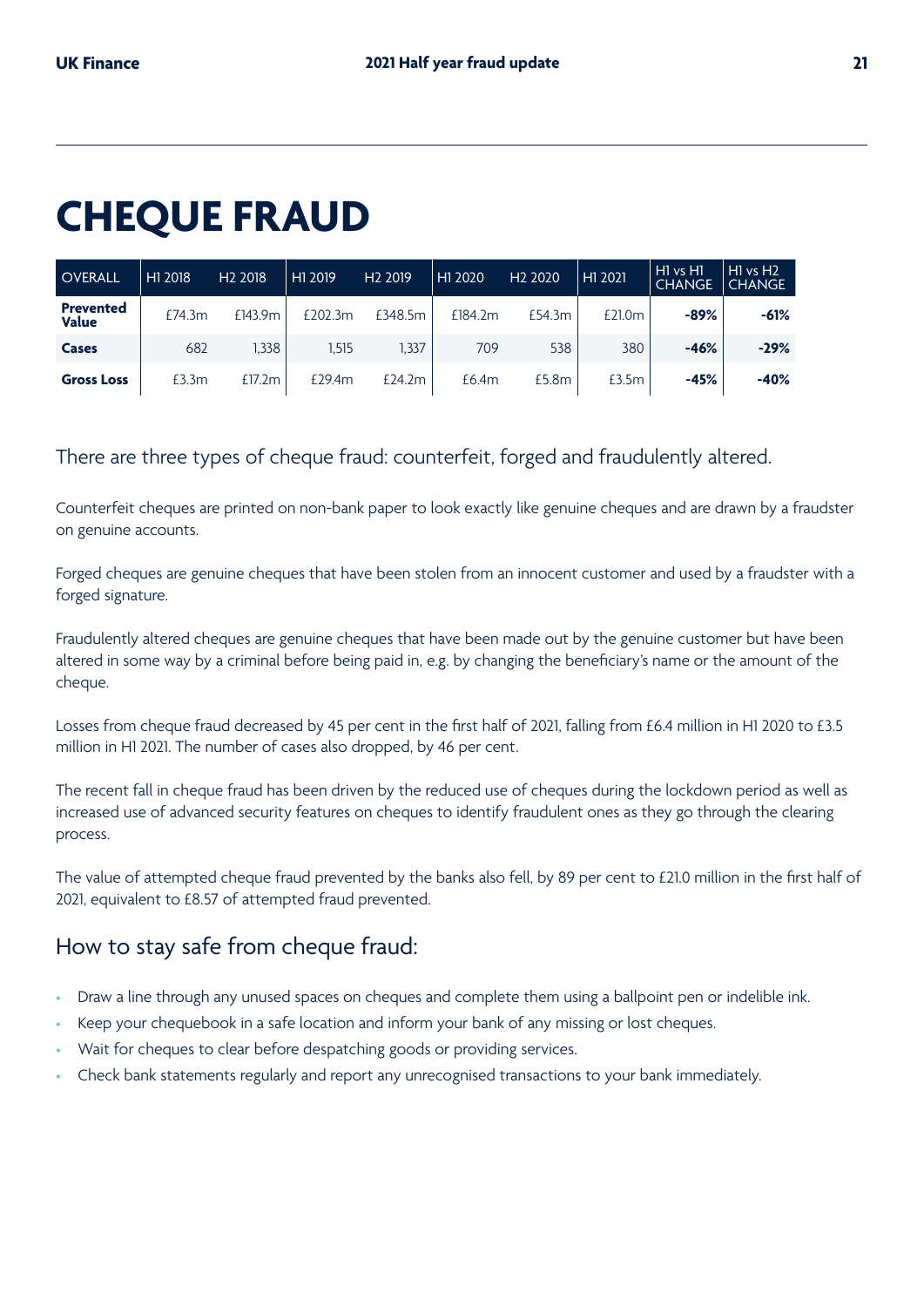## **AUTHORISED PUSH PAYMENT (APP) SCAMS**

UK Finance began collating and publishing data on the losses due to authorised push payments scams (also known as APP scams) in 2017. Since January 2018, UK Finance has collated additional data to provide further analysis of the overall figures. This new data includes the scam type, payment type and payment channel.

In an authorised push payment scam, fraudsters trick their victim into sending money directly from their account to an account which the criminal controls. Criminals use a range of social engineering tactics to commit this crime. Typically, this includes the criminal posing as genuine individual or organisation and contacting the victim using a range of methods including via the telephone, email and text message. Intelligence suggests that criminals are increasingly using social media to carry out APP scams.

Once the victim has authorised the payment and the money lands in the criminal's account, the criminal will quickly transfer the money out to numerous other accounts, often abroad, where it is then cashed out.

Where a customer authorises the payment themselves, they have no legal protection to cover them for losses – which is different for an unauthorised transaction. However, under the terms of the APP scams voluntary code, where a customer falls victim to an APP fraud, if both the customers and their financial service provider meet the standards set out in the code, and the company is a signatory of the code, then they will be reimbursed.

In January 2018, UK Finance also introduced new Best Practice Standards for banks and building societies responding to APP scam claims. This greatly improved the identification and reporting processes, which has also led to a notable increase in the reported cases of APP fraud.

|          | <b>OVERALL AUTHORISED</b><br>PUSH PAYMENT SCAMS | H1 2018 | H <sub>2</sub> 2018 | H1 2019 | H <sub>2</sub> 2019 | H1 2020 | H <sub>2</sub> 2020 | H1 2021 | $H1$ vs $H1$<br><b>CHANGE</b> | $H1$ vs $H2$<br><b>CHANGE</b> |
|----------|-------------------------------------------------|---------|---------------------|---------|---------------------|---------|---------------------|---------|-------------------------------|-------------------------------|
|          | Total number of<br>cases                        | 31,510  | 46,705              | 53.475  | 61,256              | 63.186  | 80.073              | 102.058 | 62%                           | 27%                           |
|          | Total number of<br>payments                     | 47.346  | 67,361              | 80.440  | 94,358              | 98.145  | 135.723             | 180.481 | 84%                           | 33%                           |
| Personal | Total case<br>value                             | £92.9m  | £135.4m             | £146.5m | £170.6m             | £164.1m | £223.6m             | £296.1m | 80%                           | 32%                           |
|          | Total returned to<br>the customer               | £15.4m  | £26.9m              | £25.6m  | £56.6m              | £67.6m  | £103.2m             | £132.2m | 96%                           | 28%                           |
|          | Total number of<br>cases                        | 2,619   | 3,790               | 4,074   | 3,632               | 3,061   | 3,626               | 4.106   | 34%                           | 13%                           |
| Non-     | Total number of<br>payments                     | 3.618   | 5,332               | 5,637   | 5,014               | 4,633   | 7,300               | 7,107   | 53%                           | $-3%$                         |
| Personal | <b>Total case</b><br>value                      | £55.3m  | £70.7m              | £61.0m  | £77.7m              | £43.7m  | £47.6m              | £59.2m  | 35%                           | 24%                           |
|          | Total returned to<br>the customer               | £15.5m  | £24.8m              | £13.6m  | £20.1m              | £14.9m  | £21.1m              | £18.4m  | 24%                           | $-13%$                        |
|          | Total number of<br>cases                        | 34.129  | 50.495              | 57.549  | 64,888              | 66.247  | 83,699              | 106.164 | 60%                           | 27%                           |
| Total    | Total number of<br>payments                     | 50,964  | 72.693              | 86.077  | 99,372              | 102.778 | 143,023             | 187,588 | 83%                           | 31%                           |
|          | <b>Total</b> case<br>value                      | £148.2m | £206.1m             | £207.5m | £248.3m             | £207.8m | £271.2m             | £355.3m | 71%                           | 31%                           |
|          | Total returned to<br>the customer               | £30.9m  | £51.7m              | £39.3m  | £76.7m              | £82.5m  | £124.3m             | £150.7m | 83%                           | 21%                           |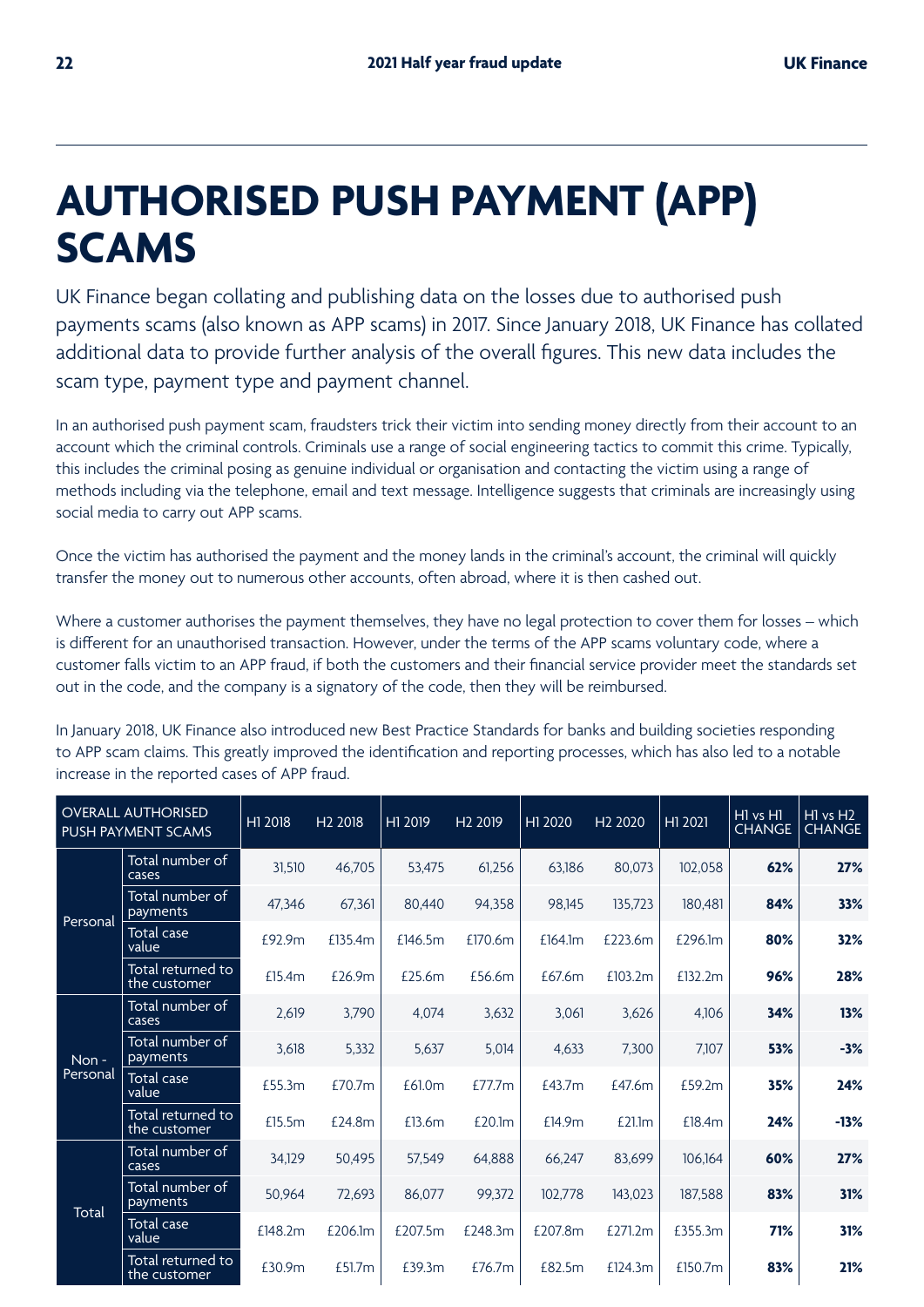Losses due to authorised push payment scams reached £355.3 million in the first half of 2021, a substantial increase of 71 per cent when compared to the same period in 2020. This was split between personal (£296.1 million) and non-personal or business (£59.2 million).

In total there were 106,164 cases of authorised push payment fraud in the first six months of this year alone. Of this total 102,058 were on personal accounts while 4,106 were on non-personal or business cases.

One case can include several payments and there was a total of 187,588 payments during H1 2021.

While the losses recorded as a result of APP scams rose sharply in H1 compared to the previous year, there was also a substantial increase in the funds returned to victims of APP fraud, with financial providers able to return £150.7 million in the first half of 2021, an 83 per cent increase on the sum returned in the same period in 2020.

#### **APP Voluntary Code**

On 28 May 2019, following work between the industry, consumer groups and the regulator, a new authorised push payment (APP) scams voluntary code was introduced. The code was designed to deliver new protections for customers of signatory payment service providers (PSPs) and delivers a commitment from all firms who sign up to it to reimburse victims of authorised push payment scams in any scenario where their bank or payment service provider is at fault and the customer has met the standards expected of them under the code.

UK Finance also collates and publishes statistics relating to the cases assessed using the voluntary code. This data covers the period 1 January 2021 until 30 June 2021.

This data shows that 95,073 cases have been assessed and closed during H1 2021, with a total value of £248.6 million. Of this, £121.7 million was reimbursed to victims (49 per cent of the total).

Of the 95,073 cases reported, 68 per cent involved values of less than £1,000, while only 6 per cent of cases involved the more life-changing sums of £10,000 plus.

#### **Only those cases assessed using the voluntary code by signatory PSPs**

All cases reported below are also included in previous figures relating to all APP cases reported and should not be treated as an addition.

|               |                      | $\leq$ flk | >E1K < 10K | $>$ £10K | <b>TOTAL</b> |
|---------------|----------------------|------------|------------|----------|--------------|
|               | Cases                | 64.717     | 24,645     | 5.711    | 95,073       |
| <b>VOLUME</b> | Payments             | 80,832     | 58,996     | 21,400   | 161,228      |
| <b>VALUE</b>  | Value                | £19.8m     | £80.3m     | £148.5m  | £248.6m      |
|               | <b>Reimbursement</b> | £7.1m      | £36.5m     | £74.0m   | £121.7m      |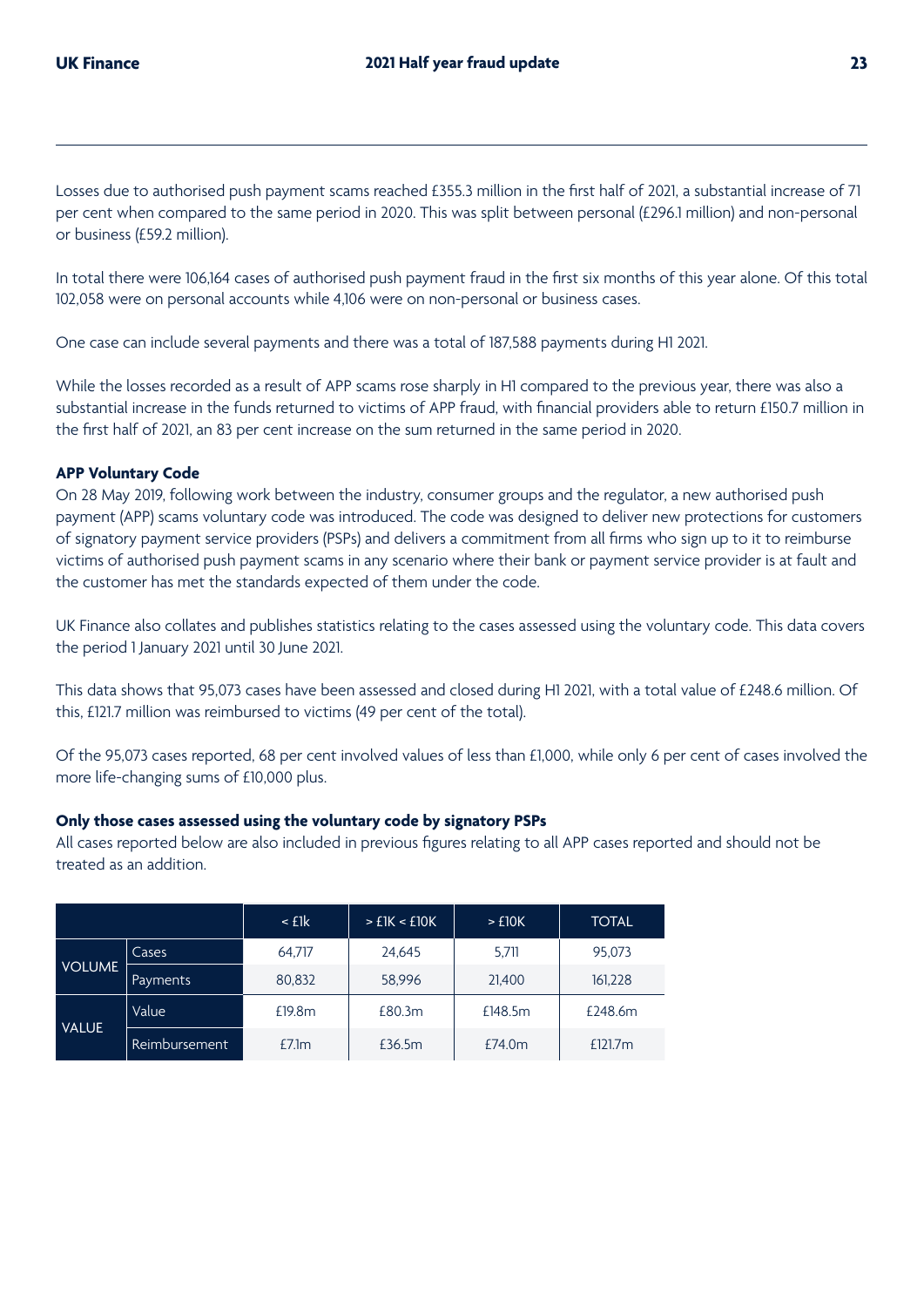## The finance industry is tackling authorised push payment scams by:

- Helping to prevent customers being duped by criminals by raising awareness of how to stay safe through the Take Five to Stop Fraud campaign.
- The implementation of an industry code for the reimbursement of victims of authorised push payment scams.
- Implementing standards to ensure those who have fallen victim to fraud or scams get the help they need as quickly as possible.
- Working with government and law enforcement to deter and disrupt criminals and better trace, freeze and return stolen funds, while calling for new powers on information sharing to allow banks to share data to detect and prevent financial crime better.
- Delivering the Banking Protocol a ground-breaking rapid response scheme through which branch staff can alert police and Trading Standards to suspected frauds taking place. The system is now operational in every police force area and in the first six months of 2021 prevented £32 million of fraud and led to 91 arrests.
- Working with government on making possible legislative changes to account opening procedures to help the industry act more proactively on suspicion of fraud and prevent criminals from accessing financial systems.
- Exploring new ways to track stolen funds moved between multiple bank accounts.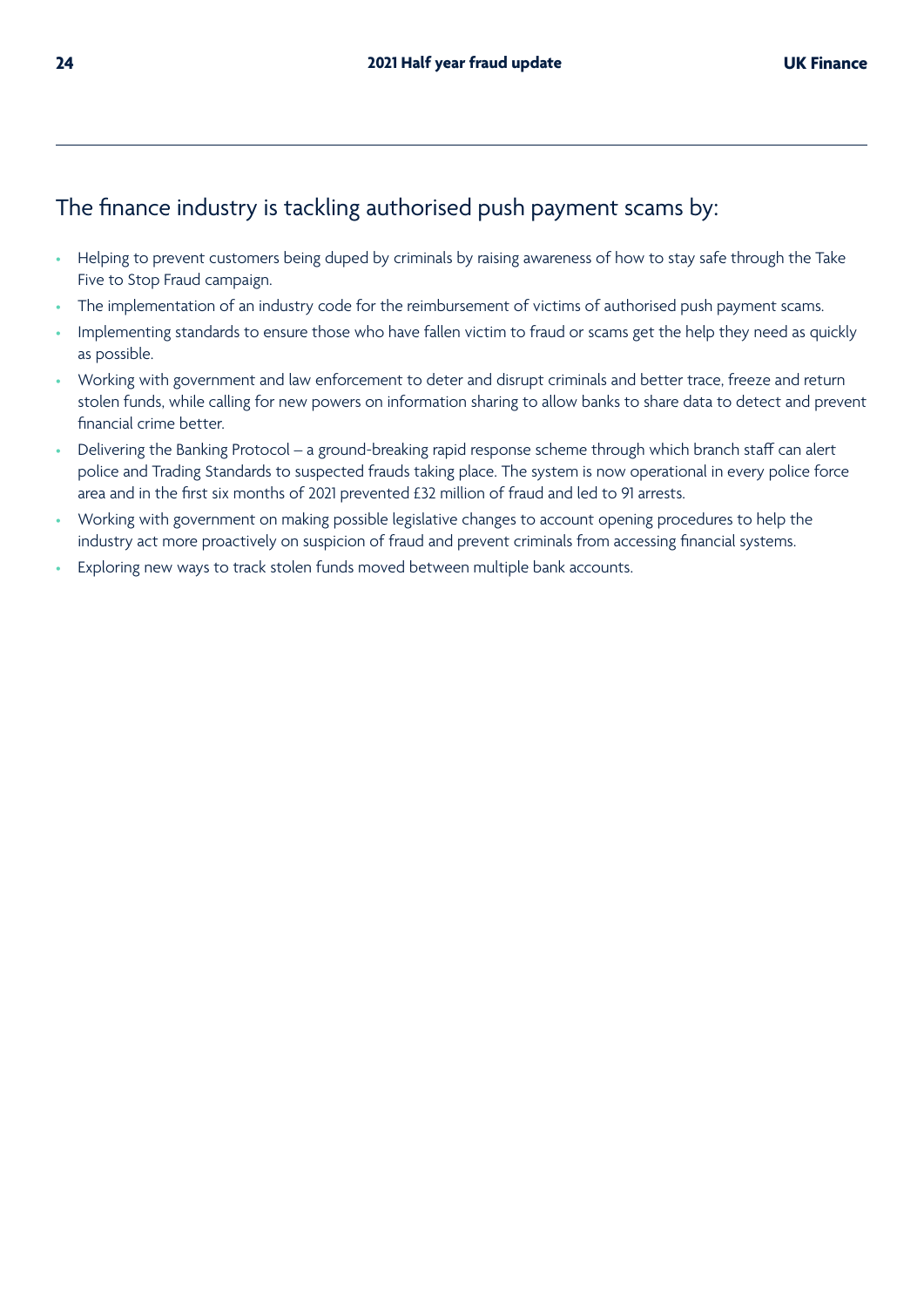## **FURTHER ANALYSIS OF THE APP SCAM DATA**

UK Finance also collates enhanced data which provides further insight into APP scams. This data covers:

- Eight scam types: Malicious Payee (Purchase scam, Investment scam, Romance scam and Advance fee scam) and Malicious Redirection (Invoice & Mandate scam, CEO Fraud, Impersonation: Police/Bank Staff and Impersonation: Other).
- Six payment types: Faster Payment, CHAPS, BACS: Payment, BACS: Standing Order, Internal transfer ("on-us") and International.
- Four payment channels: Branch, Internet Banking, Telephone Banking and Mobile Banking.

The data in the following sections provides a breakdown of the overall APP scam data detailed above and is not in addition to the figures.

PLEASE NOTE: Scam type data was not collected until January 2018.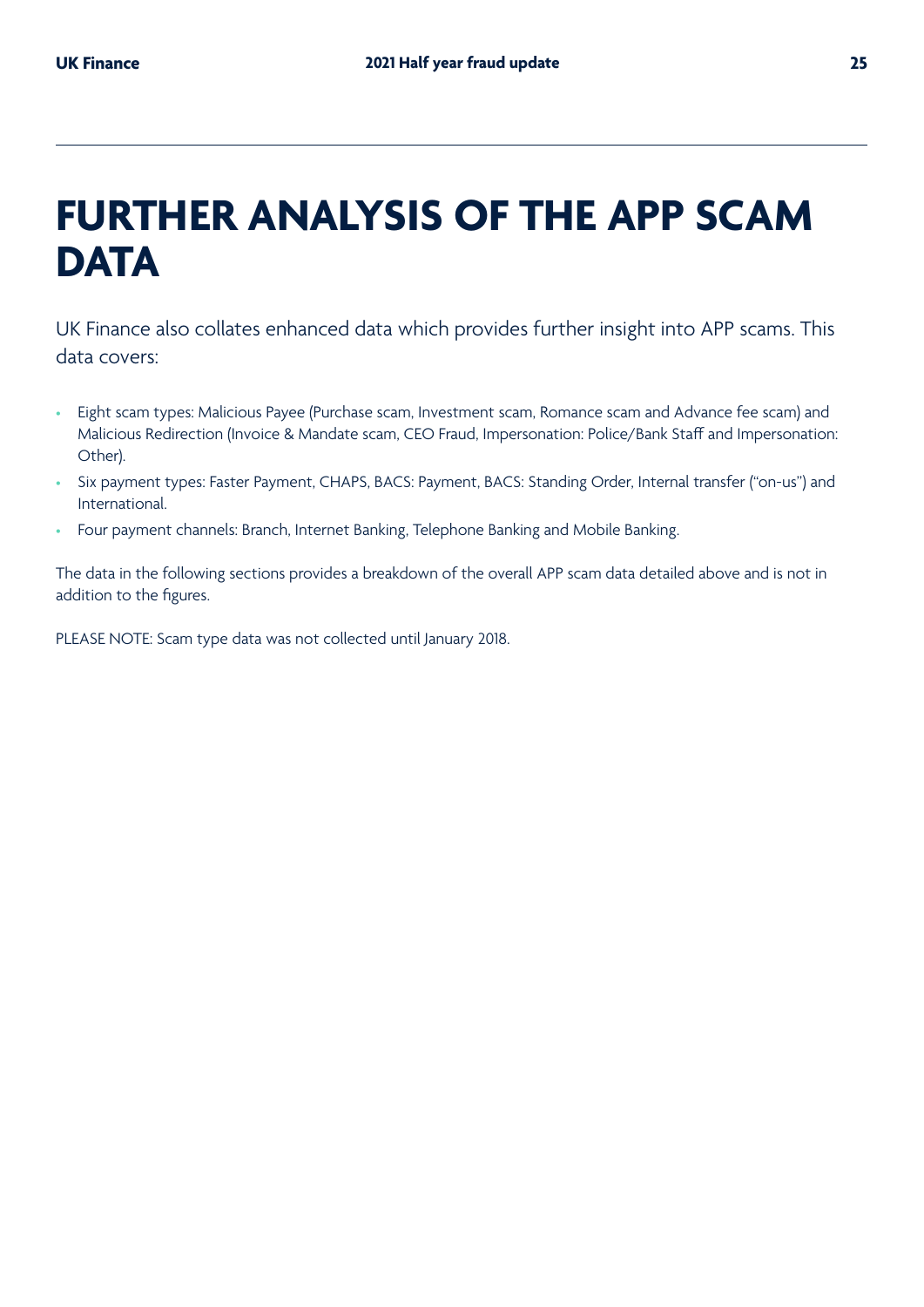## **PURCHASE SCAMS SCAM TYPES**

| <b>PURCHASE SCAMS</b>                                 | H1 2018 | H <sub>2</sub> 2018 | H1 2019 | H <sub>2</sub> 2019 | H1 2020   | H <sub>2</sub> 2020 | H1 2021   | H1 vs H1<br><b>CHANGE</b> | $H1$ vs $H2$<br><b>CHANGE</b> |
|-------------------------------------------------------|---------|---------------------|---------|---------------------|-----------|---------------------|-----------|---------------------------|-------------------------------|
| <b>Number of cases</b>                                | 21,483  | 31,138              | 35.472  | 37.864              | 37,516    | 41.204              | 52.348    | 40%                       | 27%                           |
| <b>Number of payments</b>                             | 27.011  | 39,685              | 44,252  | 48.868              | 47.768    | 54,834              | 68,763    | 44%                       | 25%                           |
| <b>Total value of losses</b>                          | £19.4m  | £26.9m              | £27.9m  | £31.1m              | £27.1 $m$ | £30.0m              | £37.7 $m$ | 39%                       | 26%                           |
| <b>Total subsequently</b><br>returned to the customer | £1.6m   | £2.6m               | £2.7m   | £6.9m               | £6.8m     | £9.6m               | £11.0m    | 63%                       | 15%                           |

In a purchase scam, the victim pays in advance for goods or services that are never received. These scams usually involve the use of an online platform such as an auction website or social media. Common scams include the apparent sale of a car or a technology product, such as a phone or computer, advertised at a low price to attract buyers. Criminals also advertise fake holiday rentals and concert tickets. While many online platforms offer secure payment options, the criminal will persuade their victim to pay via a bank transfer instead.

Purchase scams were a very common form of APP scam, accounting for 49 per cent of the total number of APP scam cases in the first half of 2021. The lower average case value means that they accounted for 11 per cent of the total value of APP scams in the same period.

#### **Only those cases assessed using the voluntary code by signatory PSPs**

All cases reported below are also included in previous figures relating to all purchase scam cases reported and should not be treated as an addition.

|               |               | $\leq$ flk | > E1K < E10K | $>$ £10K | <b>TOTAL</b> |
|---------------|---------------|------------|--------------|----------|--------------|
|               | Cases         | 37,261     | 4,399        | 772      | 42,432       |
| <b>VOLUME</b> | Payments      | 45,629     | 11,977       | 1,520    | 59,126       |
|               | Value         | £9.3m      | £11.9m       | £5.7m    | £26.9m       |
| <b>VALUE</b>  | Reimbursement | £2.4m      | £3.5m        | £1.8m    | £7.6m        |

For only those cases which were applicable for assessment using the voluntary code, 28 per cent of all losses were reimbursed to the victim; the smallest proportion across all eight of the scam types. 88 per cent of all cases assessed involved case values of less than £1,000.

### How to stay safe from purchase scams:

- Be suspicious of any 'too good to be true' offers or prices.
- Use the secure payment method recommended by reputable online retailers and auction sites.
- Do your research before making any purchases and ask to see the relevant documentation to ensure the seller owns it.
- Purchase items made by a major brand using the list of authorised sellers listed on their official website.
- Always access the website you are purchasing from by typing it into your web browser and be wary of clicking on links in unsolicited emails.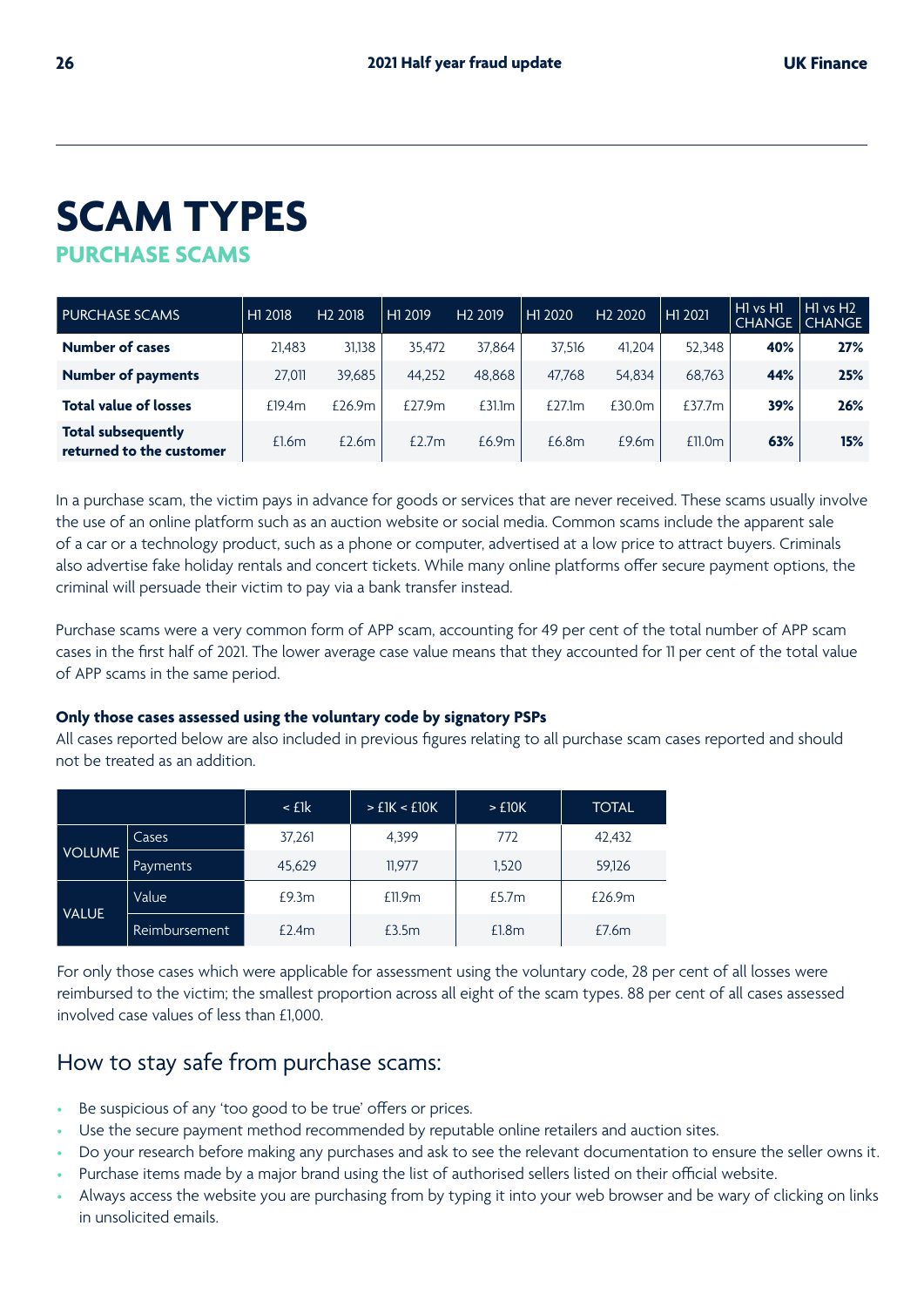## **INVESTMENT SCAMS**

| <b>INVESTMENT SCAMS</b>                               | H1 2018 | H <sub>2</sub> 2018 | H1 2019 | H <sub>2</sub> 2019 | H1 2020 | H <sub>2</sub> 2020 | H1 2021             | $H1$ vs $H1$<br><b>CHANGE</b> | $H1$ vs $H2$<br><b>CHANGE</b> |
|-------------------------------------------------------|---------|---------------------|---------|---------------------|---------|---------------------|---------------------|-------------------------------|-------------------------------|
| <b>Number of cases</b>                                | .359    | 2.026               | 3.425   | 3.364               | 3,723   | 5.235               | 6.864               | 84%                           | 31%                           |
| <b>Number of payments</b>                             | 3.675   | 4.261               | 7.126   | 7.097               | 9.492   | 13.761              | 20.152              | 112%                          | 46%                           |
| <b>Total value of losses</b>                          | £20.8m  | £29.3m              | £43.4m  | £51.9m              | f55.2m  | £79.9m              | £107.7 <sub>m</sub> | 95%                           | 35%                           |
| <b>Total subsequently</b><br>returned to the customer | £1.4m   | £2.5m               | £2.9m   | £9.4m               | £15.1m  | £33.9m              | £44.3m              | 193%                          | 31%                           |

In an investment scam, a criminal convinces their victim to move their money to a fictitious fund or to pay for a fake investment. The criminal usually offers high returns to entice their victim. These scams include investment in items such as gold, property, carbon credits, land banks and wine. Increasingly criminals are also targeting victims through the advertisement of fraudulent crypto currency investments, promising people the chance to make vast sums of money quickly.

In the first six months of 2021, losses incurred as a result of investment scams rose by 95 per cent compared to H1 2020, from £55.2 million to £107.7 million. This was equivalent to 30 per cent of the total value of APP scam cases.

Members have reported that investment scams are having an increasing impact on both case volumes and associated losses, as criminals increasingly look to impersonate private banks and investment firms, often setting up cloned websites or social media accounts to draw in unsuspecting consumers. The lack of regulation around social media accounts means this type of fraud is increasingly prevalent and hard to prevent.

#### **Only those cases assessed using the voluntary code by signatory PSPs**

All cases reported below are also included in previous figures relating to all investment scam cases reported and should not be treated as an addition.

|               |               | $\leq$ flk        | >E1K < E10K | $>$ £10 $K$ | <b>TOTAL</b> |
|---------------|---------------|-------------------|-------------|-------------|--------------|
|               | Cases         | 1.745             | 1,958       | 1,592       | 5,295        |
| <b>VOLUME</b> | Payments      | 2,926             | 5,047       | 6,142       | 14,115       |
| <b>VALUE</b>  | Value         | £0.8 <sub>m</sub> | £7.5m       | £66.4m      | £74.6m       |
|               | Reimbursement | £0.2m             | £1.8m       | £29.4m      | £31.4m       |

For only those cases which were applicable for assessment using the voluntary code, 42 per cent of all losses were reimbursed to the victim; in the six months before the code was introduced (Jan to June 2019) only 7 per cent of losses were refunded.

#### How to stay safe from investment scams:

- Be cautious of unsolicited approaches presenting you with exclusive investment opportunities.
- It could be a scam if you are being pressurised to act quickly.
- Check the Financial Conduct Authority's register for regulated firms, individuals and bodies. You can check if a website is genuine by checking their web address.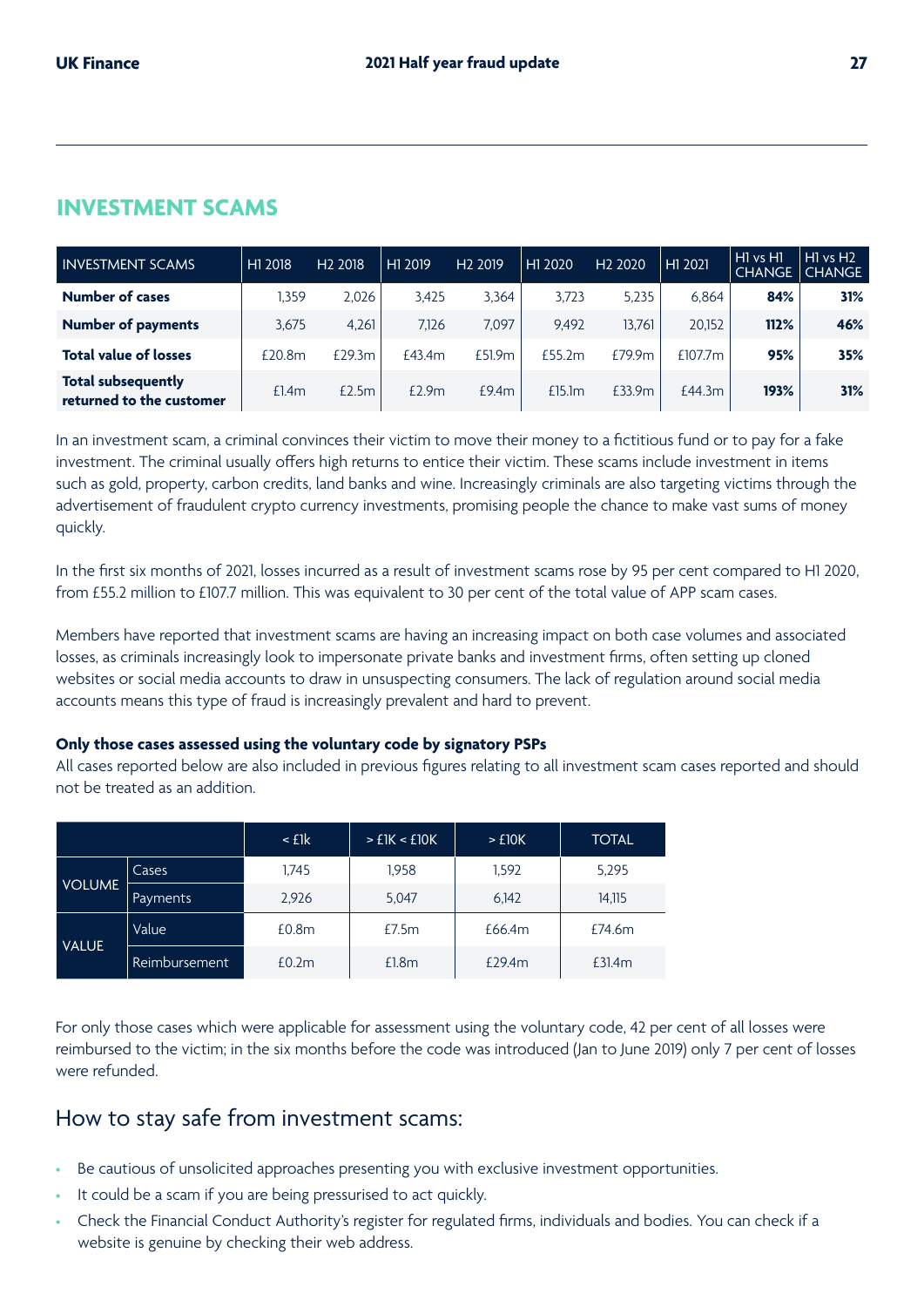## **ROMANCE SCAMS**

| ROMANCE SCAMS                                         | H1 2018 | H <sub>2</sub> 2018 | H1 2019 | H <sub>2</sub> 2019 | H1<br>2020 | H <sub>2</sub> 2020 | H1 2021 | H <sub>1</sub> vs H <sub>1</sub><br><b>CHANGE</b> | $H1$ vs $H2$<br><b>CHANGE</b> |
|-------------------------------------------------------|---------|---------------------|---------|---------------------|------------|---------------------|---------|---------------------------------------------------|-------------------------------|
| <b>Number of cases</b>                                | 571     | 833                 | 935     | 1.228               | 1.291      | .693                | 1.624   | 26%                                               | -4%                           |
| <b>Number of payments</b>                             | 3,372   | 4,202               | 4.388   | 6,629               | 6,170      | 8.702               | 14.005  | 127%                                              | 61%                           |
| <b>Total value of losses</b>                          | £5.3m   | £7.3m               | £7.9m   | £10.2m              | £9.3m      | £11.9m              | £15.1m  | 62%                                               | 27%                           |
| <b>Total subsequently</b><br>returned to the customer | £0.3m   | £0.3m               | £0.5m   | £1.8m               | £2.8m      | £5.3m               | £5.3m   | 88%                                               | $0\%$                         |

In a romance scam, the victim is convinced to make a payment to a person they have only met remotely, often online through social media or dating websites, and with whom they believe they are in a relationship . The 'relationship' is often developed over a long period and the individual is convinced to make multiple, generally smaller, payments to the criminal.

Romance scams accounted for less than 2 per cent of the total number of APP scam cases in the first six months of 2021 and just 4 per cent of the total value.

#### **Only those cases assessed using the voluntary code by signatory PSPs**

All cases reported below are also included in previous figures relating to all romance scam cases reported and should not be treated as an addition.

|               |               | $\leq$ £1 $\rm k$ | >E1K < 10K        | $>$ £10K | <b>TOTAL</b>       |
|---------------|---------------|-------------------|-------------------|----------|--------------------|
|               | Cases         | 1.218             | 605               | 242      | 2,065              |
| <b>VOLUME</b> | Payments      | 1,903             | 5,482             | 3,611    | 10,996             |
|               | Value         | £0.2m             | £2.3m             | £8.4m    | £10.9 <sub>m</sub> |
| <b>VALUE</b>  | Reimbursement | £0.1 <sub>m</sub> | £0.9 <sub>m</sub> | £3.3m    | £4.3m              |

For only those cases which were applicable for assessment using the voluntary code, 39 per cent of all losses were refunded to the victim; in the six months before the code was introduced (Jan to June 2019) only 6 per cent was returned.

## How to stay safe from romance scams:

- Avoid sending money to someone you have never met in person.
- Research the person you are talking to as profile photos may not be genuine.
- Be alert to spelling and grammar mistakes and inconsistencies in stories.
- Stay on the dating site or on the messaging service until you're confident the person is who they say they are and ensure any meetings in person take place in public.
- Always consider the possibility of a scam.
- Only accept friend requests from people you know and trust.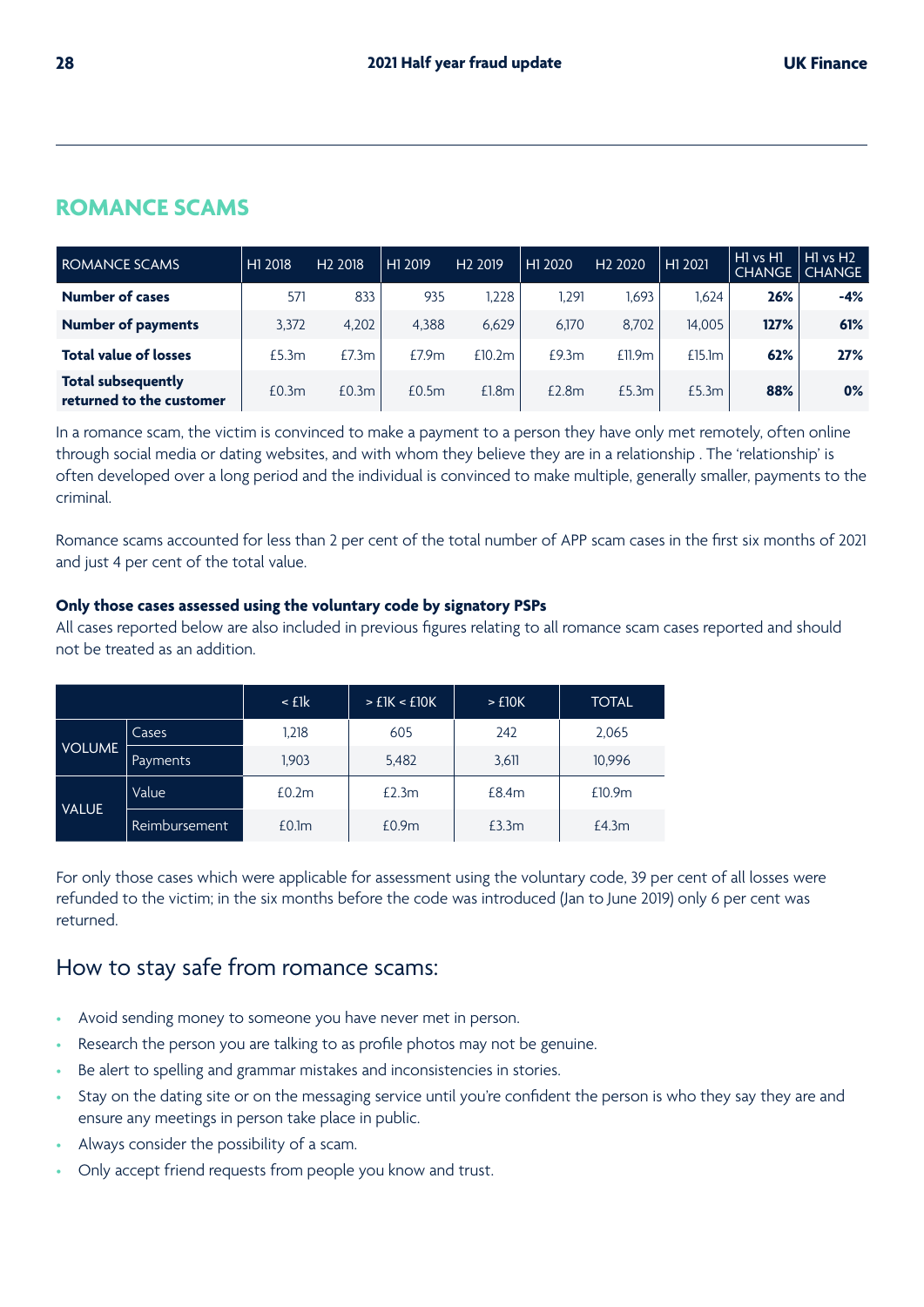| ADVANCE FEE SCAMS                                     | H1 2018 | H <sub>2</sub> 2018 | H1 2019 | H <sub>2</sub> 2019 | H1 2020 | H <sub>2</sub> 2020 | H1 2021 | H1 vs H1<br><b>CHANGE</b> | HI vs H <sub>2</sub><br><b>CHANGE</b> |
|-------------------------------------------------------|---------|---------------------|---------|---------------------|---------|---------------------|---------|---------------------------|---------------------------------------|
| <b>Number of cases</b>                                | 3.646   | 4.487               | 4.601   | 6,110               | 5,680   | 8.448               | 9.840   | 73%                       | 16%                                   |
| <b>Number of payments</b>                             | 6.045   | 7.226               | 7.345   | 9.759               | 9.343   | 14,683              | 17.786  | 90%                       | 21%                                   |
| <b>Total value of losses</b>                          | £5.9m   | £8.0m               | £8.2m   | £9.1m               | £8.0m   | £15.1m              | £16.8m  | 110%                      | 11%                                   |
| <b>Total subsequently</b><br>returned to the customer | £0.5m   | £0.9m               | £0.7m   | £1.6m               | £2.3m   | £5.7m               | £5.5m   | 135%                      | $-3%$                                 |

In an advance fee scam, a criminal convinces their victim to pay an upfront fee which they claim would result in the release of a much larger payment or high-value goods – however, no such payment or goods exist. These scams include the criminal claiming that the victim has won an overseas lottery or that gold or jewellery is being held at customs and a fee must be paid to release the funds or goods.

Advance fee scams were the fourth most common form of APP scam in the first half of 2021, accounting for 9 per cent of the total number of cases. However, by value these scams accounted for five per cent.

#### **Only those cases assessed using the voluntary code by signatory PSPs**

All cases reported below are also included in previous figures relating to all advance fee scam cases reported and should not be treated as an addition.

|               |               | $\leq$ £1 $\rm k$ | >EIK < 10K        | $>$ £10K | <b>TOTAL</b> |
|---------------|---------------|-------------------|-------------------|----------|--------------|
|               | Cases         | 6,075             | 1,586             | 248      | 7,909        |
| <b>VOLUME</b> | Payments      | 8,726             | 3,796             | 1.049    | 13,571       |
| <b>VALUE</b>  | Value         | £1.9m             | £4.1m             | £6.1m    | £12.1m       |
|               | Reimbursement | £0.6m             | £1.1 <sub>m</sub> | £1.9m    | £3.6m        |

For only those cases which were applicable for assessment using the voluntary code, 29 per cent of all losses were refunded to the victim; in the six months before the code was introduced (Jan to June 2019) only 8 per cent was returned.

## How to stay safe from advance fee scams:

- Question claims that you are due money for goods or services that you have not ordered or were unaware of, especially if you have to pay any fees upfront.
- It's extremely unlikely that you have won a competition or lottery that you have not entered, and which requires an upfront fee.
- Check the email address of recruiters or employers to ensure they're genuine and be vigilant of those platforms that businesses would be unlikely to use e.g. Yahoo, Hotmail or Gmail.
- Confirm organisations you're being contacted by are registered at Companies House and use the details provided to contact recruitment companies and other organisations directly. You can ensure their website is genuine by checking their web address.
- Be suspicious of fake profiles on social media platforms e.g. LinkedIn offering jobs that don't exist.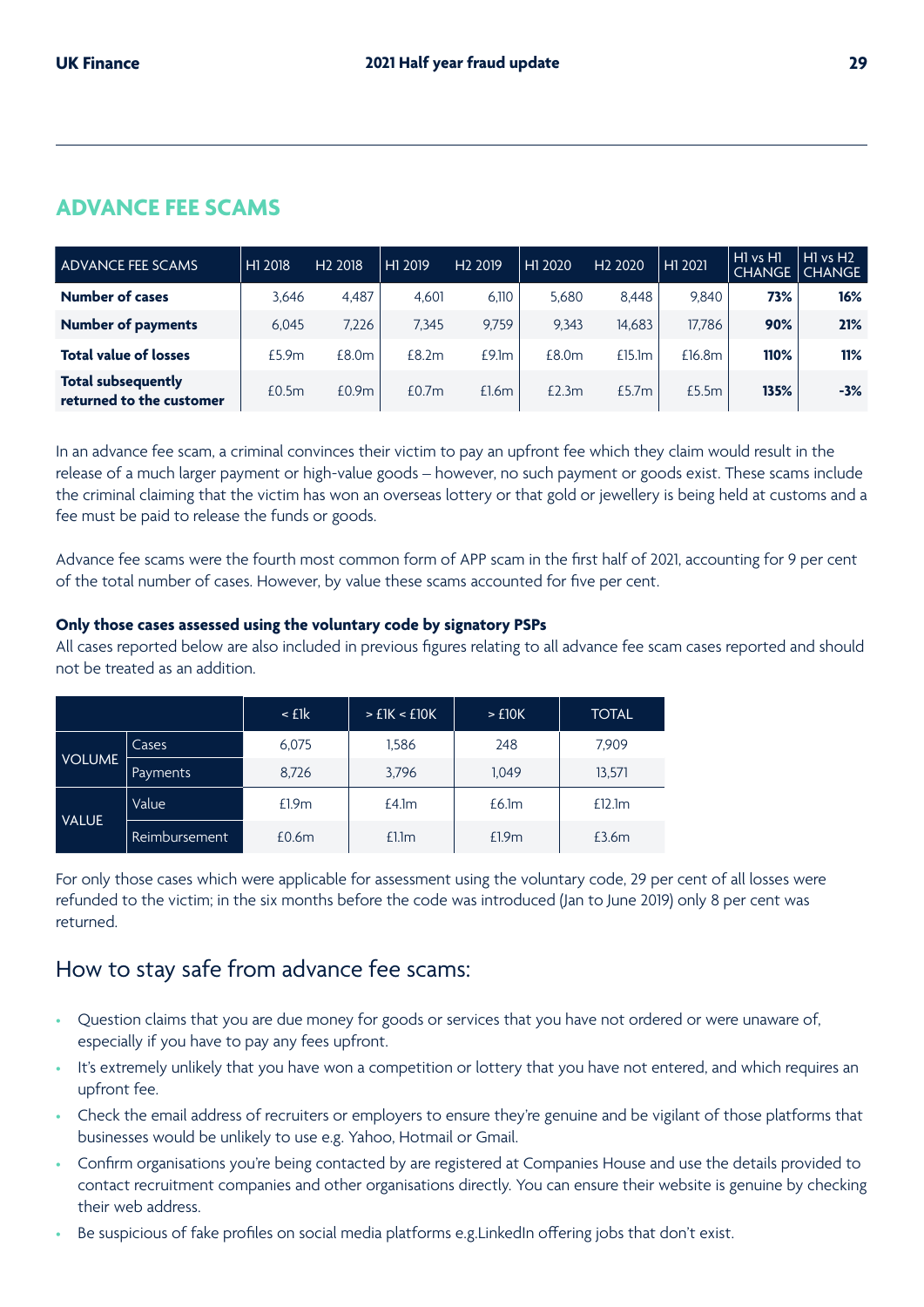| <b>INVOICE &amp; MANDATE</b><br><b>SCAMS</b>          | H1 2018 | H <sub>2</sub> 2018 | H <sub>1</sub> 2019 | H <sub>2</sub> 2019 | H1 2020 | H <sub>2</sub> 2020 | H <sub>1</sub> 2021 | H <sub>1</sub> vs H <sub>1</sub><br><b>CHANGE</b> | $H1$ vs $H2$<br>CHANGE, |
|-------------------------------------------------------|---------|---------------------|---------------------|---------------------|---------|---------------------|---------------------|---------------------------------------------------|-------------------------|
| <b>Number of cases</b>                                | 2.857   | 4.697               | 4.659               | 3.913               | 2.849   | 2.106               | 2.166               | $-24%$                                            | 3%                      |
| <b>Number of payments</b>                             | 3.703   | 6.195               | 6.052               | 5.416               | 3.919   | 3.177               | 3.159               | $-19%$                                            | $-1%$                   |
| <b>Total value of losses</b>                          | £52.1m  | £71.7m              | £55.9m              | £58.2m              | £45.6m  | £36.3m              | f42.2m              | $-7%$                                             | 16%                     |
| <b>Total subsequently</b><br>returned to the customer | £13.2m  | $f$ $23.2m$         | £13.5m              | £18.8m              | £19.6m  | £17.7m              | £13.1m              | $-33%$                                            | $-26%$                  |

## **INVOICE AND MANDATE SCAMS**

In an invoice or mandate scam, the victim attempts to pay an invoice to a legitimate payee, but the scammer intervenes to convince the victim to redirect the payment to the scammer's account. This type of fraud often involves email interception or compromise. It includes criminals targeting consumers posing as conveyancing solicitors, builders and other tradespeople, or targeting businesses posing as a supplier, and claiming that the bank account details have changed.

The majority of losses by value were from non-personal or business accounts at £26.5million, compared to £15.7 million of losses seen against personal accounts. Typically, corporate invoices will be larger than personal invoices and therefore more attractive a target for fraudsters.

#### **Only those cases assessed using the voluntary code by signatory PSPs**

All cases reported below are also included in previous figures relating to all purchase scam cases reported and should not be treated as an addition.

|               |                      | $\leq$ £1 $\rm k$ | >EIK < E10K | $>$ £10 $K$ | <b>TOTAL</b> |
|---------------|----------------------|-------------------|-------------|-------------|--------------|
|               | Cases                | 440               | 813         | 322         | 1,575        |
| <b>VOLUME</b> | <b>Payments</b>      | 524               | 1,196       | 718         | 2,438        |
| <b>VALUE</b>  | Value                | £0.2m             | £2.9m       | £12.4m      | £15.5m       |
|               | <b>Reimbursement</b> | £0.1m             | £1.3m       | £8.2m       | £9.6m        |

For only those cases which were applicable for assessment using the voluntary code, 62 per cent of all losses were returned to the victim; in the six months before the code was introduced (Jan to June 2019) only 24 per cent was refunded.

## How to stay safe from invoice and mandate scams:

- Confirm service provider bank account details directly with the company before payment is made.
- When paying someone for the first time, transfer a small amount first and check payment has been received directly by the company.
- Where possible, send confirmation of payment to service providers once their invoice has been paid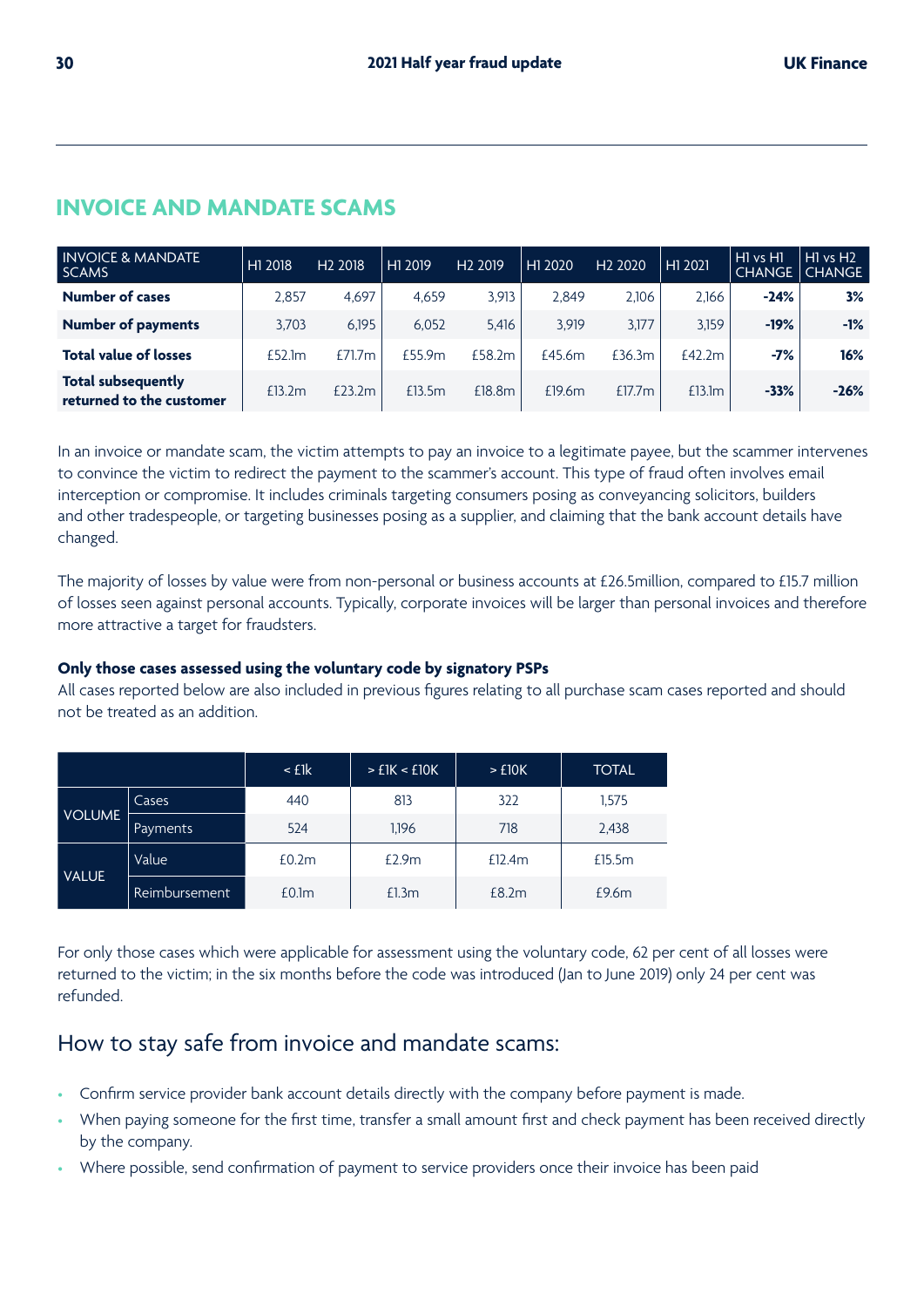## **CEO FRAUD**

| <b>CEO</b>                                            | H <sub>1</sub> 2018 | H <sub>2</sub> 2018 | H1 2019 | H <sub>2</sub> 2019 | ' H1<br>2020 | H <sub>2</sub> 2020 | H1 2021 | H <sub>1</sub> vs H <sub>1</sub><br><b>CHANGE</b> | $H1$ vs $H2$<br><b>CHANGE</b> |
|-------------------------------------------------------|---------------------|---------------------|---------|---------------------|--------------|---------------------|---------|---------------------------------------------------|-------------------------------|
| <b>Number of cases</b>                                | 347                 | 256                 | 340     | 336                 | 241          | 596                 | 207     | $-14%$                                            | $-65%$                        |
| <b>Number of payments</b>                             | 478                 | 353                 | 487     | 475                 | 361          | 770                 | 310     | $-14%$                                            | $-60%$                        |
| <b>Total value of losses</b>                          | £8.0m               | £6.8m               | £7.9m   | £9.8m               | £4.7m        | £5.7m               | £6.5m   | 37%                                               | 14%                           |
| <b>Total subsequently</b><br>returned to the customer | £2.2m               | £2.1m               | £2.1m   | £1.7m               | E2.2m        | £1.7m               | £3.0m   | 36%                                               | 72%                           |

CEO fraud is where a victim attempts to make a payment to a legitimate payee, but the scammer manages to intervene by impersonating the CEO or other senior person of the victim's organisation to convince them to redirect the payment to the scammer's account. This type of fraud mostly affects businesses. The criminal will either access the company's email system or use spoofing software to email a member of the finance team with what appears to be a genuine email from the CEO with a request to change payment details or make an urgent payment to a new account.

CEO fraud was the least common form of APP scam in the first half of 2021, accounting for 207 cases – less than 1 per cent of total cases. It accounted for two per cent of total losses.

#### **Only those cases assessed using the voluntary code by signatory PSPs**

All cases reported below are also included in previous figures relating to all CEO scam cases reported and should not be treated as an addition.

|               |               | $\leq$ flk        | > E1K < E10K | $>$ £10 $K$       | <b>TOTAL</b>      |
|---------------|---------------|-------------------|--------------|-------------------|-------------------|
|               | Cases         | 12                | 45           | 41                | 98                |
| <b>VOLUME</b> | Payments      | 21<br>50          |              | 63                | 134               |
| <b>VALUE</b>  | Value         | £0.0 <sub>m</sub> | £0.3m        | £1.2m             | £1.5m             |
|               | Reimbursement | £0.0 <sub>m</sub> | £0.2m        | £0.8 <sub>m</sub> | £1.0 <sub>m</sub> |

For only those cases which were applicable for assessment using the voluntary code, 66 per cent of all losses were returned to the victim; the same as the six months before the code was introduced (Jan to June 2019).

## How to stay safe from CEO fraud:

- Confirm urgent payment requests, either in person or over the phone, using a known telephone number or by a known email address.
- Be wary of unexpected emails or letters requesting urgent payment, even if it appears to be from someone in your own business.
- Be careful with the type of information you share online about your business.
- Educate employees on CEO scams and update them on the latest threats.
- Ensure employees feel comfortable approaching senior staff to verify payment requests and are aware of the types of requests they should be expecting.
- Make sure all staff check for irregularities before processing payments and changing bank details.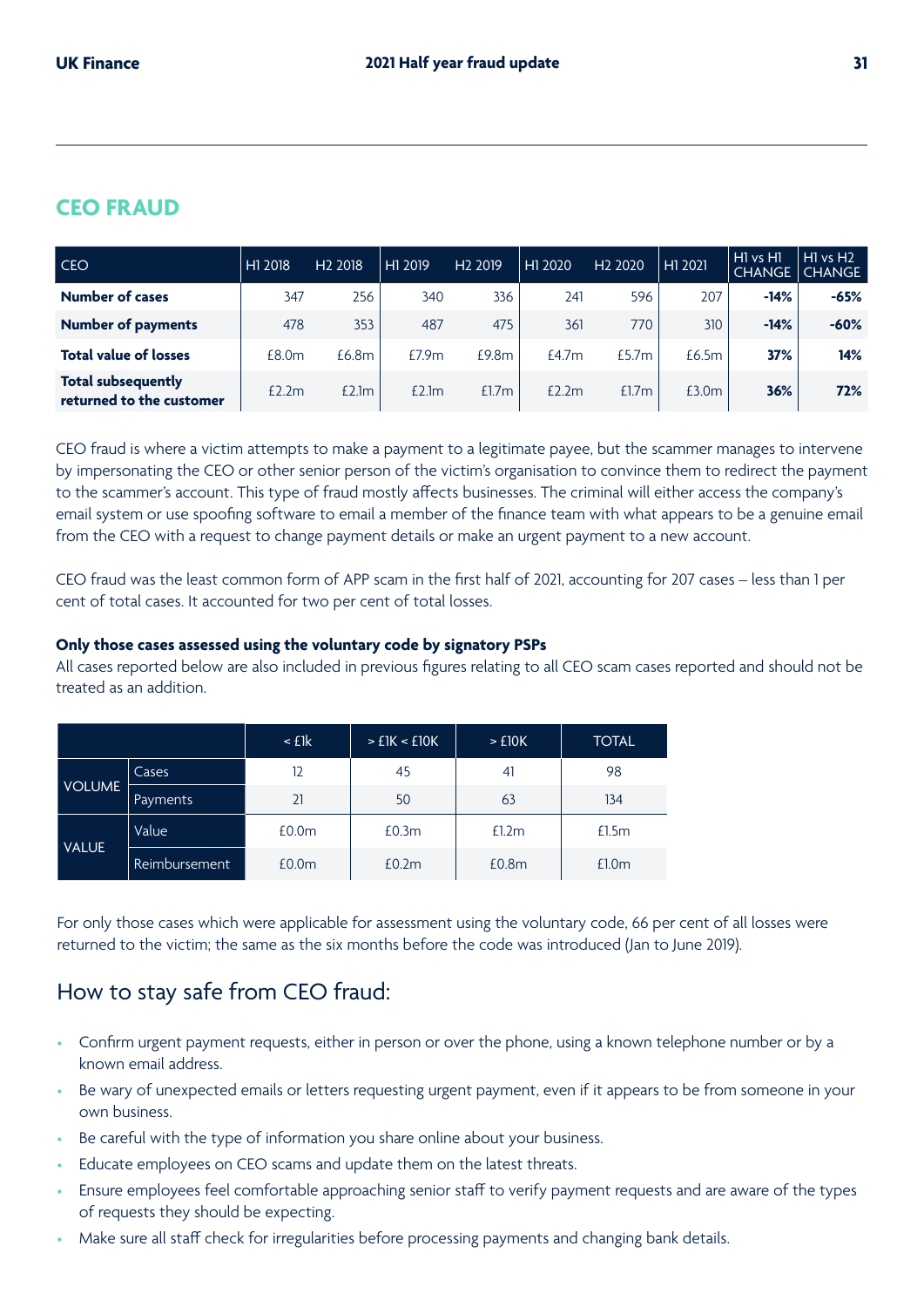| <b>IMPERSONATION: POLICE/</b><br><b>BANK</b>          | H1 2018     | H <sub>2</sub> 2018 | H1 2019 | H <sub>2</sub> 2019 | H1 2020 | H <sub>2</sub> 2020 | H1 2021 | $H1$ vs $H1$<br><b>CHANGE</b> | $H1$ vs $H2$<br><b>CHANGE</b> |
|-------------------------------------------------------|-------------|---------------------|---------|---------------------|---------|---------------------|---------|-------------------------------|-------------------------------|
| <b>Number of cases</b>                                | .947        | 3.512               | 4.242   | 6.846               | 8.222   | 13.245              | 18.816  | 129%                          | 42%                           |
| <b>Number of payments</b>                             | 3,196       | 5.507               | 10.056  | 12.204              | 14.478  | 27.510              | 39.246  | 171%                          | 43%                           |
| <b>Total value of losses</b>                          | $f$ $22.2m$ | £34.3m              | £35.4m  | £48.7m              | f36.7m  | £59.9m              | £84.7m  | 131%                          | 41%                           |
| <b>Total subsequently</b><br>returned to the customer | £6.9m       | £12.9m              | £11.2m  | £26.1m              | £23.4m  | £36.1m              | £48.7m  | 108%                          | 35%                           |

## **IMPERSONATION: POLICE/BANK STAFF**

In this scam, the criminal contacts the victim purporting to be from either the police or the victim's bank and convinces the victim to make a payment. Often the fraudster will claim there has been fraud on the victim's account and they need to transfer the money to a 'safe account' to protect their funds. However, the criminal actually controls the recipient account. Criminals may pose as the police and ask the individual to take part in an undercover operation to investigate 'fraudulent' activity at a branch.

Police/bank staff impersonation scams accounted for 18 per cent of all APP scam cases in the first half of 2021. However, by value this scam was the second highest, accounting for 24 per cent of total losses. This highlights the need for the police to also promote the fraud awareness messaging.

#### **Only those cases assessed using the voluntary code by signatory PSPs**

All cases reported below are also included in previous figures relating to all Impersonation: Police/Bank scam cases reported and should not be treated as an addition.

|                           |                      | $\leq$ flk | > E1K < E10K | $>$ £10K | <b>TOTAL</b> |
|---------------------------|----------------------|------------|--------------|----------|--------------|
|                           | Cases                | 4.421      | 10.044       | 1.690    | 16,155       |
| <b>VOLUME</b><br>Payments |                      | 6,118      | 21,588       | 5,775    | 33,481       |
| <b>VALUE</b>              | Value                | £2.6m      | £35.4m       | £33.9m   | £71.9m       |
|                           | <b>Reimbursement</b> | £1.4m      | £21.0m       | £21.3m   | £43.6m       |

For only those cases which were applicable for assessment using the voluntary code, 61 per cent of all losses were refunded to the victim; the highest of all eight scam types, in the six months before the code was introduced (Jan to June 2019) only 26 per cent was refunded.

## How to stay safe from impersonation scams:

- Never disclose your PIN or let anyone persuade you to hand over your bank card, financial information or withdraw cash.
- Don't feel pressured. Don't agree to hand over money at the door. Take time to think about it and talk to someone you trust.
- Only let someone in if you're expecting them or if they're a trusted friend, family member or professional. Don't feel embarrassed about turning someone away.
- Check their credentials. You should always check someone's credentials a genuine person won't mind. You can phone the company they represent or check online but never use the contact details they give you.
- Take the time to think about any offer, even if it is genuine. Don't be embarrassed to say 'No' or ask them to leave.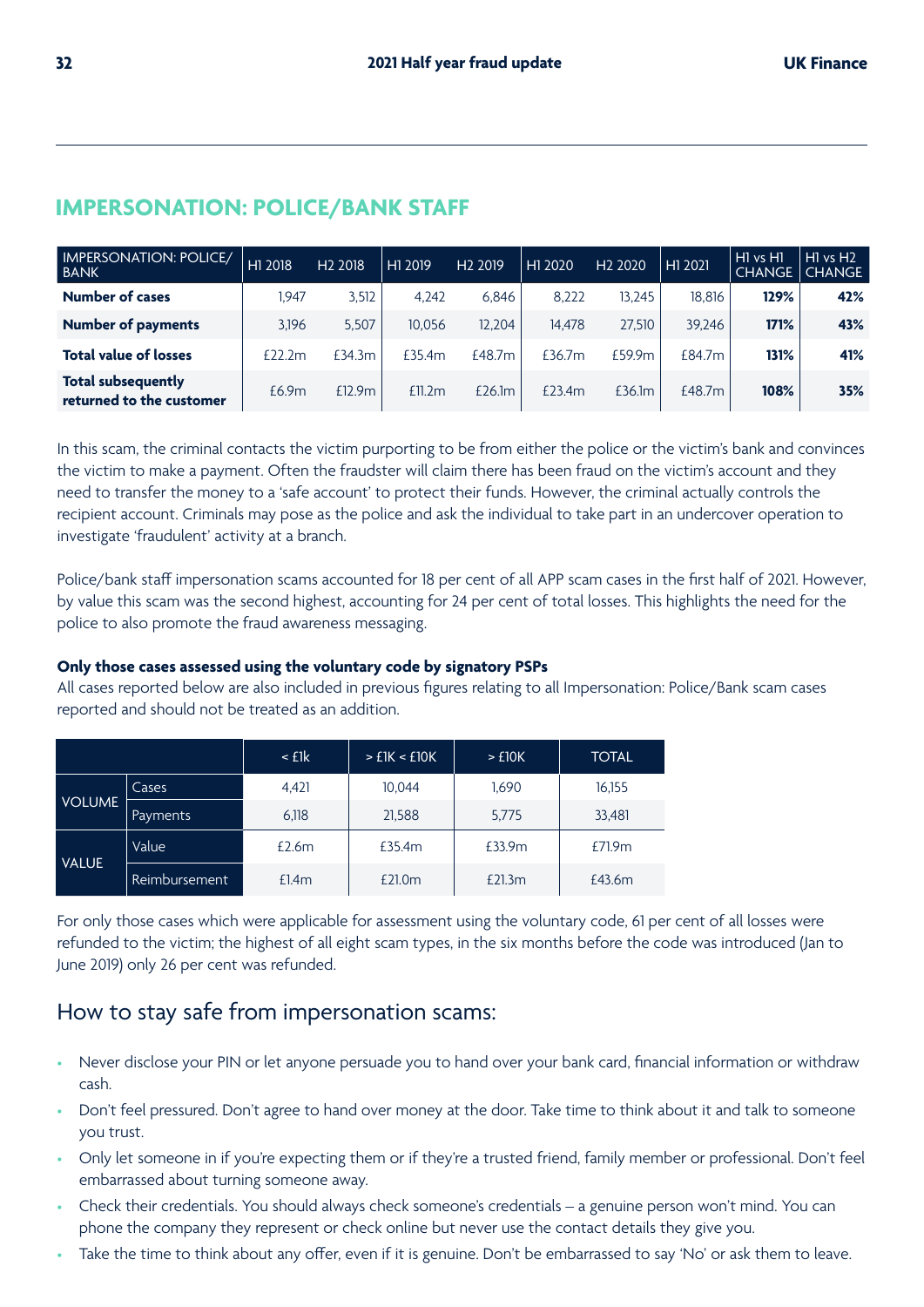## **IMPERSONATION: OTHER**

| <b>IMPERSONATION: OTHER</b>                    | H1 2018 | H <sub>2</sub> 2018 | H1 2019 | H <sub>2</sub> 2019 | 2020<br>H1 | H <sub>2</sub> 2020 | H1 2021 | $H1$ vs $H1$<br><b>CHANGE</b> | $H1$ vs $H2$<br><b>CHANGE</b> |
|------------------------------------------------|---------|---------------------|---------|---------------------|------------|---------------------|---------|-------------------------------|-------------------------------|
| <b>Number of cases</b>                         | 1.919   | 3.546               | 3.875   | 5.227               | 6.725      | 11.172              | 14.299  | 113%                          | 28%                           |
| <b>Number of payments</b>                      | 3.484   | 5.264               | 6.371   | 8.924               | 11.247     | 19.586              | 24.167  | 115%                          | 23%                           |
| <b>Total value of losses</b>                   | £14.4m  | £21.8m              | £20.9m  | £29.3m              | £21.2 $m$  | f32.5m              | £44.7m  | 111%                          | 37%                           |
| Total subsequently<br>returned to the customer | £4.9m   | £7.0m               | £5.5m   | £10.4m              | £10.2m     | £14.4m              | £19.8m  | 93%                           | 37%                           |

In this scam, a criminal typically contacts the victim purporting to be from an organisation other than the police or the victim's bank and asks the victim to make a payment. Fraudsters often pose as organisations such as utility companies, communications service providers or government departments and claim that the victim must settle a fictitious fine or return an erroneous refund. The scams can often involve the criminal requesting remote access to the victim's computer.

13 per cent of all APP scam cases were due to this type of scam in the first half of 2021, accounting for 13 per cent of total losses.

#### **Only those cases assessed using the voluntary code by signatory PSPs**

All cases reported below are also included in previous figures relating to all Impersonation: Other scam cases reported and should not be treated as an addition.

|               |                      | $\leq$ £1 $\mathsf{k}$ | >E1K < 10K | $>$ £10K | <b>TOTAL</b> |
|---------------|----------------------|------------------------|------------|----------|--------------|
|               | Cases                | 5,948                  | 5,195      | 804      | 11,947       |
| <b>VOLUME</b> | Payments             | 7,388                  | 9,860      |          | 19,770       |
| <b>VALUE</b>  | Value                | £3.4m                  | £16.1m     | £14.5m   | £33.9m       |
|               | <b>Reimbursement</b> | £1.0m                  | £6.8m      | E7.4m    | £15.2m       |

For only those cases which were applicable for assessment using the voluntary code, 45 per cent of all losses were refunded to the victim. In the six months before the code was introduced (Jan to June 2019) only 26 per cent was refunded.

### How to stay safe from impersonation scams:

- Always question uninvited approaches in case it's a scam. Instead, contact the company directly using a known email or phone number.
- Fraudsters may have some details about you, just because someone knows your basic details it does not mean they are genuine.
- Never give anyone remote access to your computer as the result of a cold call or unsolicited message.
- Contact your bank straight away if you think you may have fallen victim to an impersonation scam.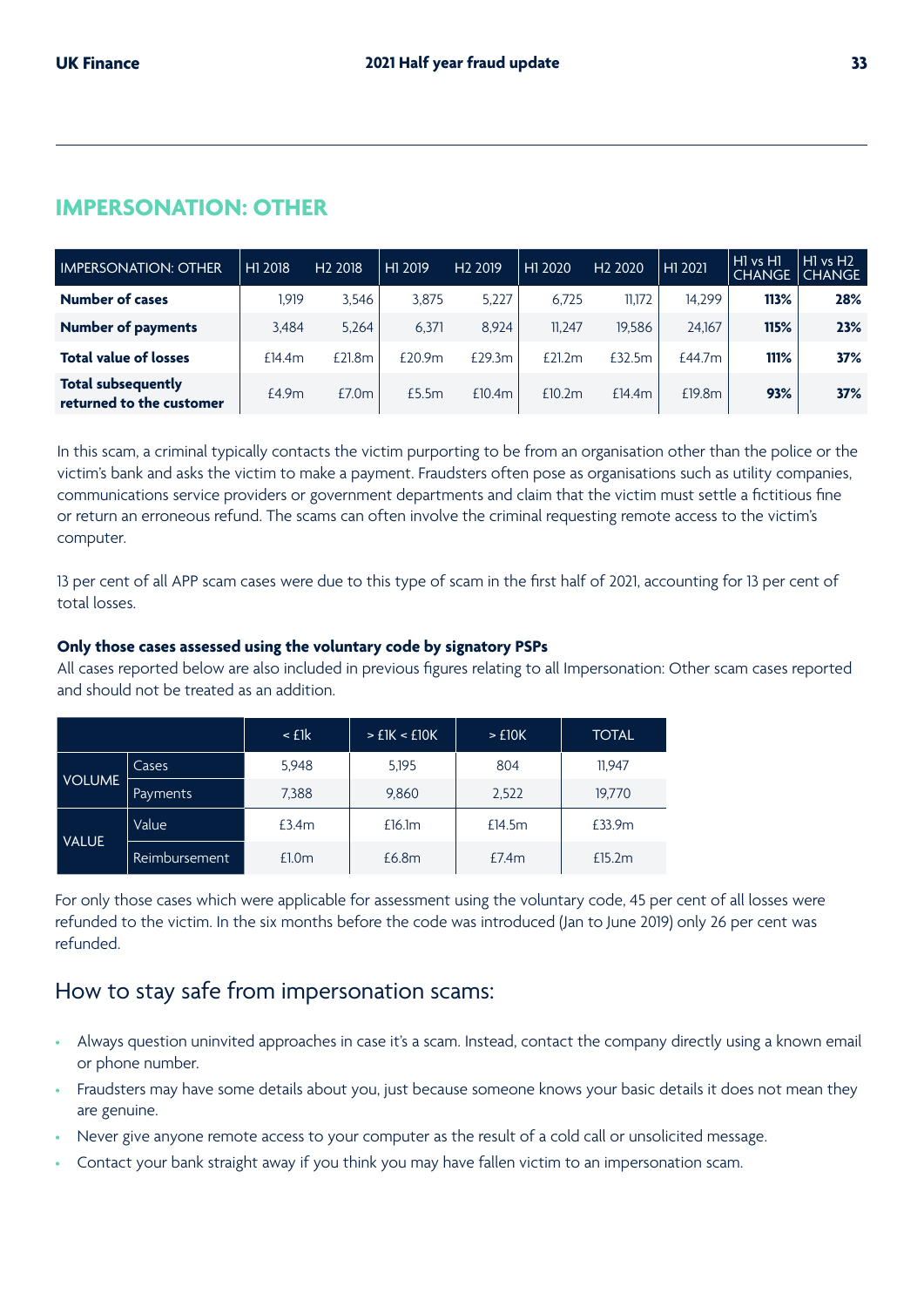|                            |         |                     |         |                     | <b>VOLUME</b> |                     |                     |                                                   |                               |
|----------------------------|---------|---------------------|---------|---------------------|---------------|---------------------|---------------------|---------------------------------------------------|-------------------------------|
| <b>PAYMENT TYPE</b>        | H1 2018 | H <sub>2</sub> 2018 | H1 2019 | H <sub>2</sub> 2019 | H1 2020       | H <sub>2</sub> 2020 | H <sub>1</sub> 2021 | H <sub>1</sub> vs H <sub>1</sub><br><b>CHANGE</b> | $H1$ vs $H2$<br><b>CHANGE</b> |
| <b>Faster Payment</b>      | 47,515  | 67.817              | 81,629  | 94.187              | 97.939        | 137.067             | 183.821             | 88%                                               | 34%                           |
| <b>CHAPS</b>               | 357     | 295                 | 657     | 683                 | 1,214         | 816                 | 385                 | $-68%$                                            | $-53%$                        |
| <b>BACS</b>                | 597     | 857                 | 1.052   | 1,276               | 466           | 401                 | 604                 | 30%                                               | 51%                           |
| <b>Intra Bank transfer</b> | 921     | 801                 | 612     | 1353                | 650           | 945                 | 1.429               | 120%                                              | 51%                           |
| <b>International</b>       | 1,574   | 2.923               | 2,127   | 1.873               | 2.509         | 3.794               | 1.349               | $-46%$                                            | $-64%$                        |
| <b>Total</b>               | 50,964  | 72,693              | 86,077  | 99,372              | 102.778       | 143,023             | 187.588             | 83%                                               | 31%                           |

## **PAYMENT TYPE**

|                       |         | <b>VALUE</b>        |                     |                     |         |                     |         |                           |                               |  |
|-----------------------|---------|---------------------|---------------------|---------------------|---------|---------------------|---------|---------------------------|-------------------------------|--|
| <b>PAYMENT TYPE</b>   | H1 2018 | H <sub>2</sub> 2018 | H <sub>1</sub> 2019 | H <sub>2</sub> 2019 | H1 2020 | H <sub>2</sub> 2020 | H1 2021 | HI vs H1<br><b>CHANGE</b> | $H1$ vs $H2$<br><b>CHANGE</b> |  |
| <b>Faster Payment</b> | £99.4m  | £152.3m             | £155.3m             | £178.1m             | £163.5m | £234.7m             | £325.7m | 99%                       | 39%                           |  |
| <b>CHAPS</b>          | £13.3m  | £12.7m              | £10.2m              | £19.8m              | £11.8m  | £8.8m               | £8.3m   | $-30%$                    | $-6%$                         |  |
| <b>BACS</b>           | £9.5m   | £14.1m              | £13.2m              | £18.3m              | £13.8m  | E7.2m               | £9.2m   | $-33%$                    | 27%                           |  |
| Intra Bank transfer   | £2.0m   | £1.3m               | £1.0 <sub>m</sub>   | £2.6m               | £0.8m   | £5.6m               | £2.2m   | 187%                      | $-61%$                        |  |
| <b>International</b>  | £24.0m  | £25.9m              | £27.9m              | £29.5m              | £18.1m  | £15.0m              | £10.0m  | $-45%$                    | $-33%$                        |  |
| <b>Total</b>          | £148.2m | £206.1m             | £207.5m             | £248.3m             | £207.8m | £271.2m             | £355.3m | 71%                       | 31%                           |  |

This data shows the type of payment method the victim used to make the authorised push payment. Faster Payment was used in 98 per cent of cases and accounted for 92 per cent of losses by value.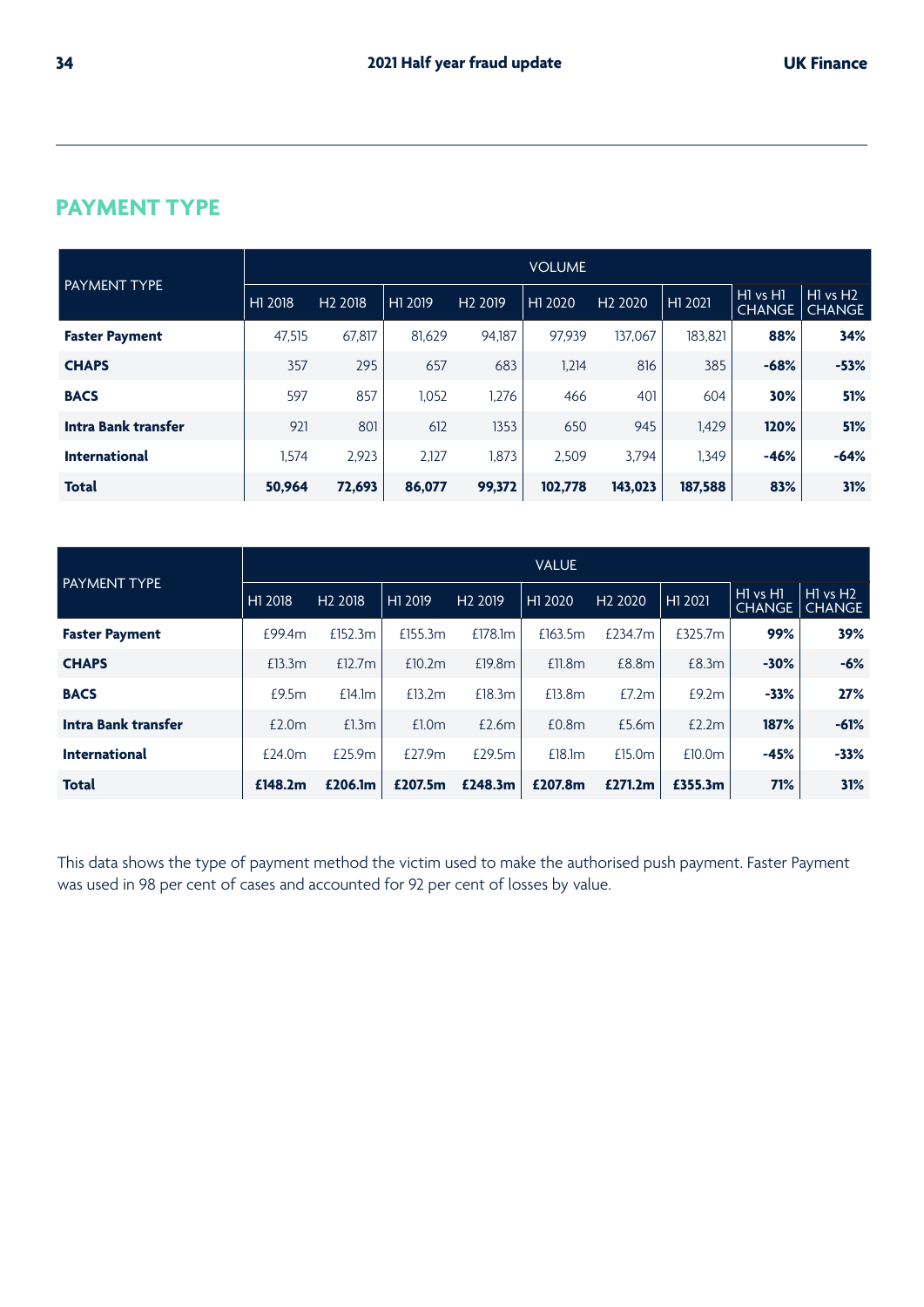## **PAYMENT CHANNEL**

| <b>PAYMENT CHANNEL</b>   | <b>VOLUME</b> |                     |         |                     |         |                     |         |                               |                               |
|--------------------------|---------------|---------------------|---------|---------------------|---------|---------------------|---------|-------------------------------|-------------------------------|
|                          | H1 2018       | H <sub>2</sub> 2018 | H1 2019 | H <sub>2</sub> 2019 | H1 2020 | H <sub>2</sub> 2020 | H1 2021 | $H1$ vs $H1$<br><b>CHANGE</b> | $H1$ vs $H2$<br><b>CHANGE</b> |
| <b>Branch</b>            | 3.344         | 4.575               | 6,533   | 4,539               | 3,335   | 5,310               | 3,768   | 13%                           | $-29%$                        |
| <b>Internet Banking</b>  | 39,155        | 54,311              | 58,147  | 61,077              | 53,566  | 58,644              | 70,916  | 32%                           | 21%                           |
| <b>Telephone Banking</b> | 2,278         | 2.243               | 2.248   | 3,753               | 2,775   | 5,964               | 6.739   | 143%                          | 13%                           |
| <b>Mobile Banking</b>    | 6,187         | 11,564              | 19.149  | 30,003              | 43,102  | 73,105              | 106,165 | 146%                          | 45%                           |
| <b>Total</b>             | 50,964        | 72,693              | 86,077  | 99,372              | 102,778 | 143,023             | 187,588 | 83%                           | 31%                           |

| <b>PAYMENT CHANNEL</b>   | <b>VALUE</b> |                     |         |                     |         |                     |         |                           |                               |
|--------------------------|--------------|---------------------|---------|---------------------|---------|---------------------|---------|---------------------------|-------------------------------|
|                          | H1 2018      | H <sub>2</sub> 2018 | H1 2019 | H <sub>2</sub> 2019 | H1 2020 | H <sub>2</sub> 2020 | H1 2021 | H1 vs H1<br><b>CHANGE</b> | $H1$ vs $H2$<br><b>CHANGE</b> |
| <b>Branch</b>            | £18.9m       | £22.3m              | £24.2m  | £24.9m              | £20.3m  | £24.7m              | £26.4m  | 30%                       | 7%                            |
| <b>Internet Banking</b>  | £120.0m      | £168.6m             | £158.6m | £186.1m             | £146.3m | £170.0m             | £219.0m | 50%                       | 29%                           |
| <b>Telephone Banking</b> | £6.1m        | £8.7m               | £12.0m  | £15.5m              | £13.1m  | £15.4m              | £16.3m  | 24%                       | 6%                            |
| <b>Mobile Banking</b>    | £3.1m        | £6.4m               | £12.7m  | £21.8m              | £28.1m  | £61.1m              | £93.6m  | 233%                      | 53%                           |
| Total                    | £148.2m      | £206.1m             | £207.5m | £248.3m             | £207.8m | £271.2m             | £355.3m | 71%                       | 31%                           |

This data shows the channel through which the victim made the authorised push payment.